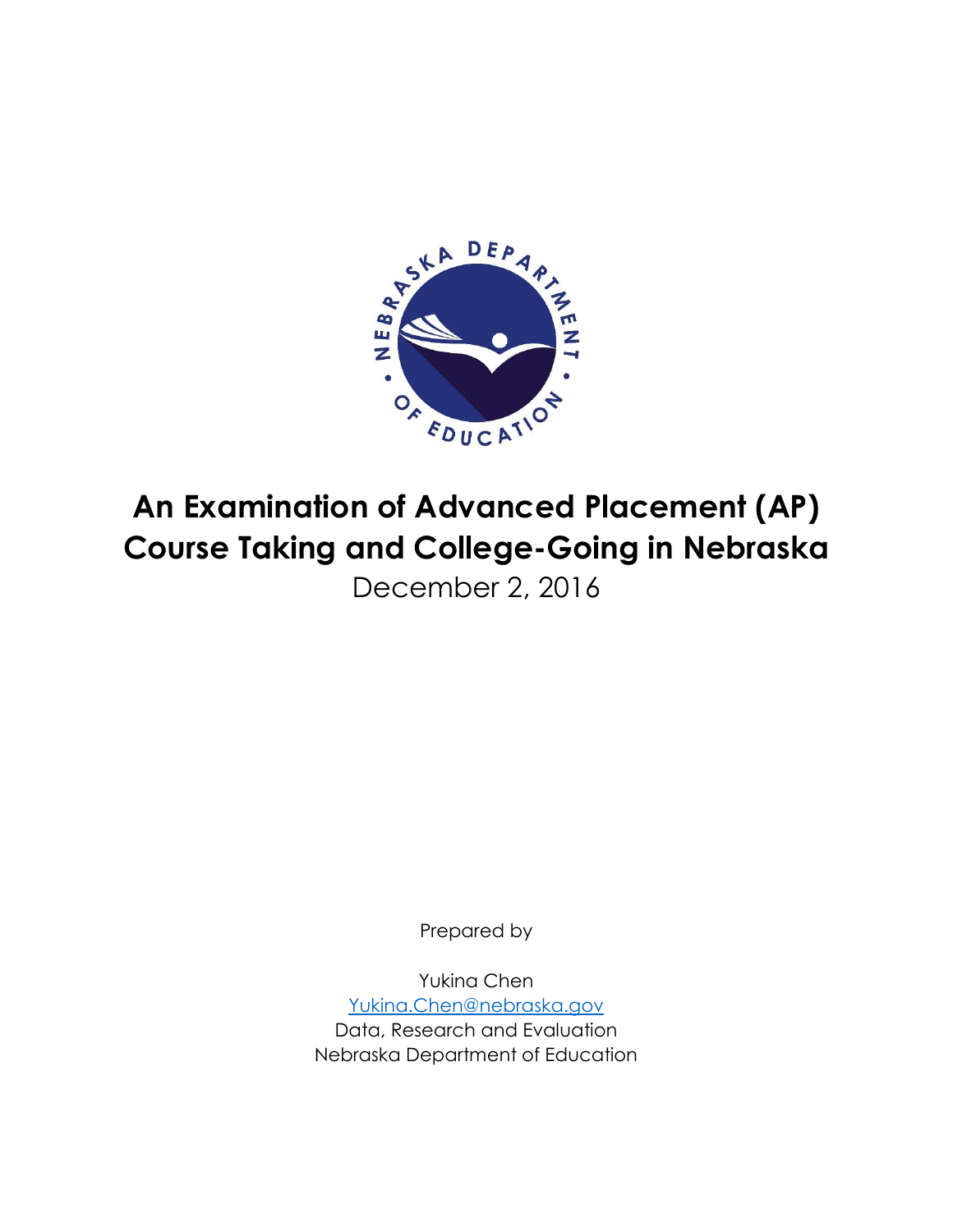

## Table of Contents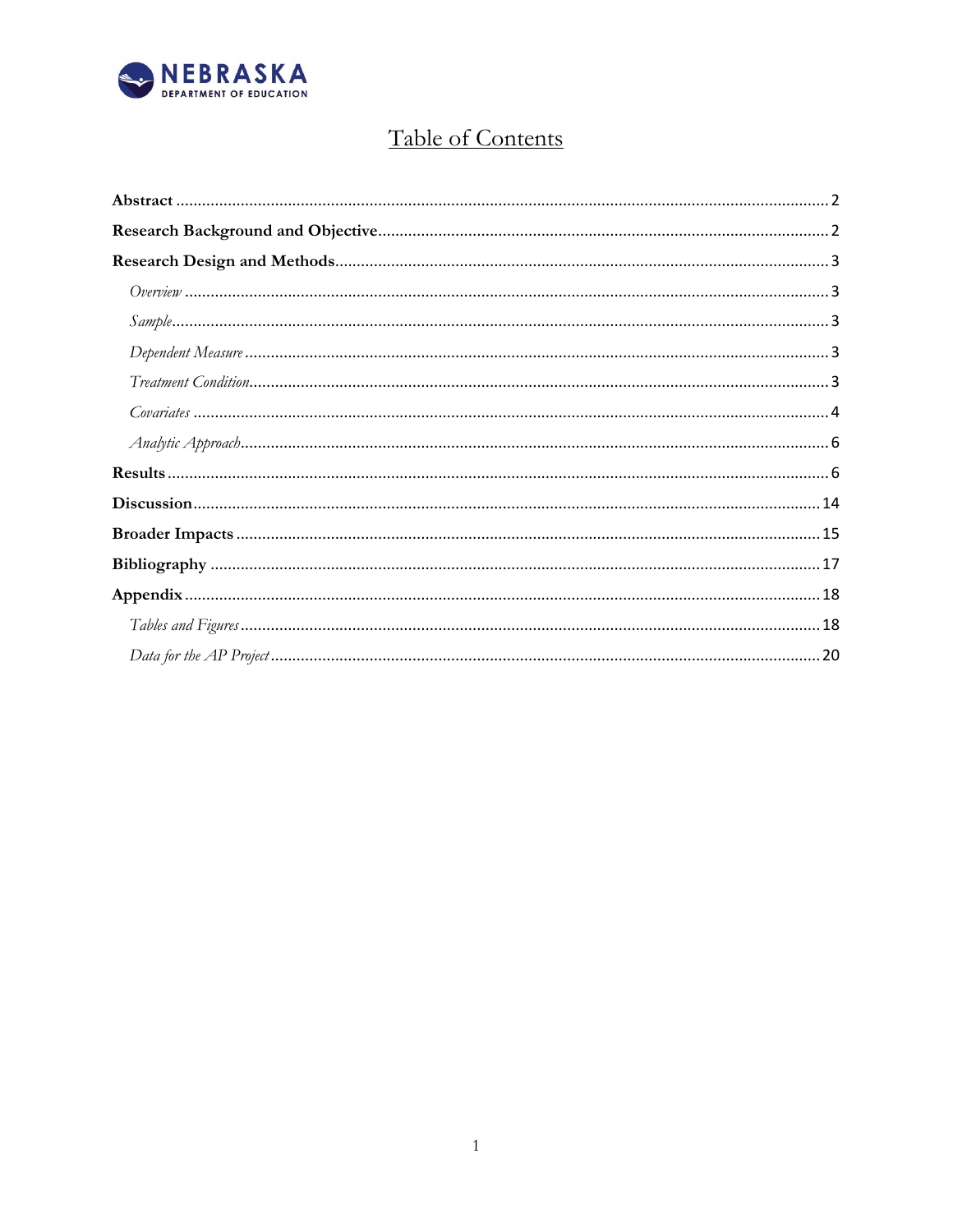

#### <span id="page-2-0"></span>**Abstract**

This study examines the relationship between high school students' participation in Advanced Placement (AP) courses and college-going in Nebraska. Using a series of logistic regression models and propensity score matching method, results of this quasi-experimental study indicate that students who participate in AP courses have significantly higher odds of going on to college compared to those who do not participate in AP courses. Other demographic variables such as gender, race/ethnicity, immigration status, and NeSA performance are also tested as covariates in the statistical models. Findings from this study may be used to provide information to assist Nebraska policy-makers in making decisions with regards to AP programs and to better prepare Nebraska students for post-secondary education.

**Keywords***: College-going; Advanced Placement; NeSA; College and Career Ready; Assessment; Transitions*

#### <span id="page-2-1"></span>**Research Background and Objective**

Nebraska's education policy-makers and school districts are interested in preparing Nebraska students for post-secondary education, and in ensuring that students are competitive nationally. Students' academic performance and readiness for college when they leave high school are commonly recognized as strong predictors of college completion rates (Adelman, 1999).

One of the investments many states have adopted is the Advanced Placement (AP) courses and exams. The Advanced Placement (AP) program is designed to provide high school students with the opportunity to dive into college-level material and to earn college credits. AP can also serve an important role in the college admission process, as more and more colleges look at students' AP activities during the admission process (Klopfenstein and Thomas, 2009).

However, research findings investigating the relationship between AP programs and college success are mixed. Santoli (2002) discovers that AP enrollment is positively associated with college enrollment rates, indicating that students with AP experience are more likely to enroll in postsecondary education. Speroni (2007) also finds a positive relationship between AP course enrollment and college access and success. Sadler and Tai (2007) discover that students who pass AP exams earn higher scores for college science classes, but the score differences depend more on students' demographics and high school coursework than AP course enrollment. According to Geiser and Stantelices (2004), only students who receive qualifying scores on the AP exams receive AP advantages in college; merely participating in AP programs do not confer college advantages. Therefore, the Data, Research and Evaluation team seeks to **investigate the effects of AP enrollment on the college-going behavior of Nebraska students.** More specifically, this study aims to answer the following research questions:

- 1) Is there a difference in college-going behavior between Nebraska students with AP course experience and Nebraska students without AP course experience?
- 2) Is there a relationship between AP enrollment and college-going behavior when accounting for other variables such as gender, race/ethnicity, immigration status, family income, etc.?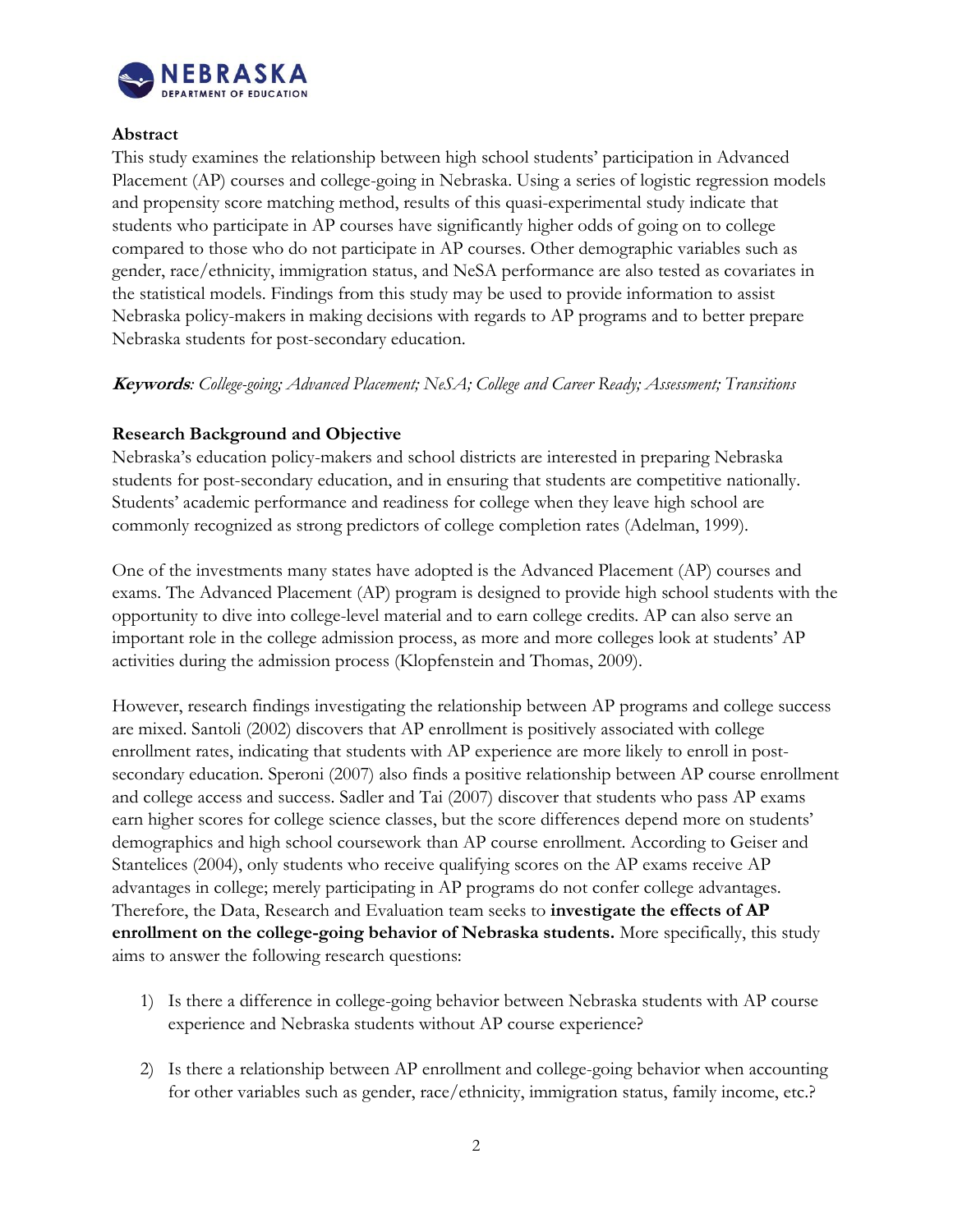

#### <span id="page-3-0"></span>**Research Design and Methods**

#### <span id="page-3-1"></span>*Overview*

This quasi-experimental study uses student-level data for Nebraska public high school students from the combined cohorts of 2011 – 2015. Specifically, demographic data, AP course enrollment data, and college enrollment data are employed. These data are drawn from two sources:

- 1. The Nebraska Student and Staff Record System (NSSRS) at NDE
- 2. The National Student Clearinghouse (NSC).

Unique student identifiers are used to match students between the two datasets. If a student does not have college enrollment records in the NSC data, it is assumed that the student did not go to college during the time at which the NSC data was last updated and obtained for this study.

#### <span id="page-3-2"></span>*Sample*

To answer the aforementioned research questions, Nebraska high school students who belong to the 2011 – 2015 cohorts are selected as the population under investigation. Primarily, these cohorts are selected due to the availability of AP enrollment data and post-secondary education data. The Nebraska Department of Education did not start to collect AP-related data until the 2010-11 school year, and the NSC database of AP-enrolled students was last updated in April 2016.

#### <span id="page-3-3"></span>*Dependent Measure*

The main goal of this study is to assess the impact of AP enrollment on college-going behavior. Therefore, whether a student enrolled in college or not is selected as the dependent variable for this study. This variable is binary, coded "yes" where a student is enrolled in a post-secondary institution; otherwise, it is coded "no."

#### <span id="page-3-4"></span>*Treatment Condition*

This study focuses on the treatment condition of whether a student enrolled in an AP course or not. The treatment condition is obtained from the Nebraska Student and Staff Record System (NSSRS) at the Nebraska Department of Education. Specifically, if a student enrolled in at least one AP course during his or her high school education, he/she is flagged "yes" for AP enrollment. Conversely, if a student never enrolled in AP courses during his or her high school education, he/she is flagged "no" for AP enrollment. Descriptive statistics of AP enrollment status for all students in this study are presented in Table 1.

**Table 1.** Treatment condition for all students in the study.

| <b>Treatment Condition</b> | N.      | Percentage $(\%)$ |
|----------------------------|---------|-------------------|
| AP Enrollment              | 19,855  | 15.88             |
| Non-AP Enrollment          | 105,178 | 84.12             |
| Total                      | 125,033 | 10O               |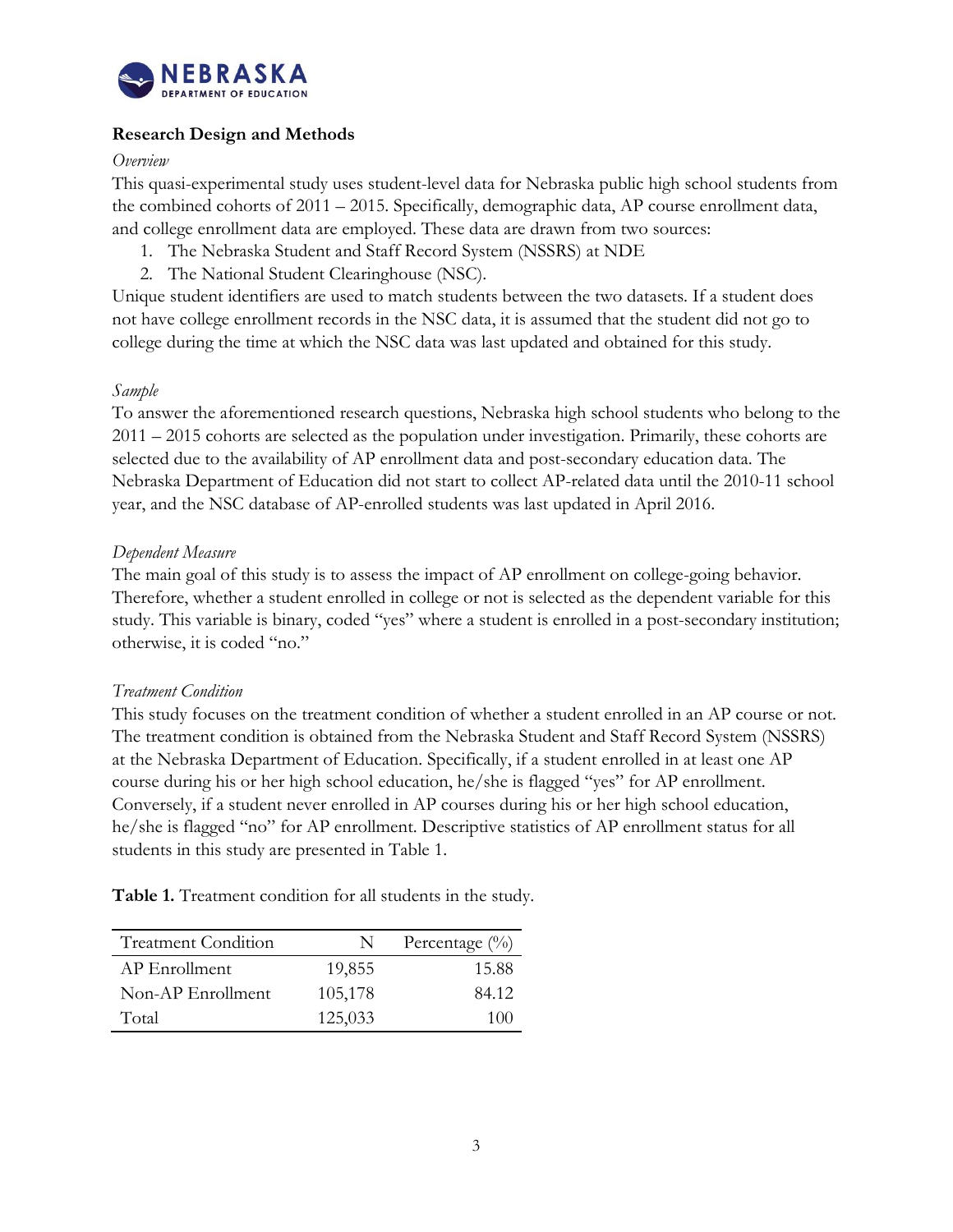

#### <span id="page-4-0"></span>*Covariates*

There are a total of thirteen covariates included in this study. These covariates are related to students' demographics and performance on state assessments. Male students are coded as 0 in this study, and female students are coded as 1. There are six race/ethnicity categories: Whites are coded as 1, Hispanics are coded as 2, Blacks or African Americans are coded as 3, Asians or Pacific Islanders are coded as 4, American Natives are coded as 5, and students with multiple races are coded as 6. Students' household income status is also included as a covariate; this status is approximated by students' participation in the Free or Reduced Lunch program. These three variables are selected as covariates due to research findings on differences in college access across gender, race, and household income level (Martinez and Klopott, 2005; Beattie, 2002; Davis & Guppy, 1997).

Immigrant status, single parent status, homeless status, and LEP participation status are also included in the study as covariates. These variables are coded as binary variables with 0 indicating non-participation and 1 indicating participation. These variables are included based on research findings that indicate students who come from immigrant families and who belong to a lower socioeconomic status access college at lower rates (Kanno, 2010; Hurtado et. al., 1997).

Additionally, students' learning ability and test performance are known to be related to college access (Burdman, 2005; Perna, 2005). As such, special education status, gifted participation status, dual credit status, and NeSA performance in Reading, Science, and Math are included as covariates to control for student variation. The NeSA performance variables have 4 levels: 0 indicates a student did not take the assessment, 1 represents the student performed below standards, 2 represents a student met standards, and 3 represents a student exceeded standards.

Covariates are selected based on availability and observed differences among sub-groups on school performance and college outcomes. Only the latest variable information is included in this study. For example, if a student participated in LEP during grades 10 and 11 but he did not participate in LEP during grade 12, the student receives a "no" for LEP participation in the dataset used for this study. Table 2 shows the descriptive statistics of the treatment variable, dependent variable, and covariates.

|                |          |                | N(%)           |                  |
|----------------|----------|----------------|----------------|------------------|
| Covariate      | Level    | $Non-AP$       | AP             | Total            |
|                |          | Enrollment     | Enrollment     |                  |
| Gender         | Male     | 55,367 (52.64) | 8,775 (44.20)  | 64,142(51.30)    |
|                | Female   | 49,811 (47.36) | 11,080(55.80)  | $60,891$ (48.70) |
| Race/Ethnicity | White    | 74,494 (70.83) | 14,931 (75.20) | 89,425 (71.52)   |
|                | Hispanic | 16,328 (15.52) | 2,342 (11.80)  | 18,670 (14.93)   |

**Table 2.** Sample sizes of each covariate by group and treatment condition.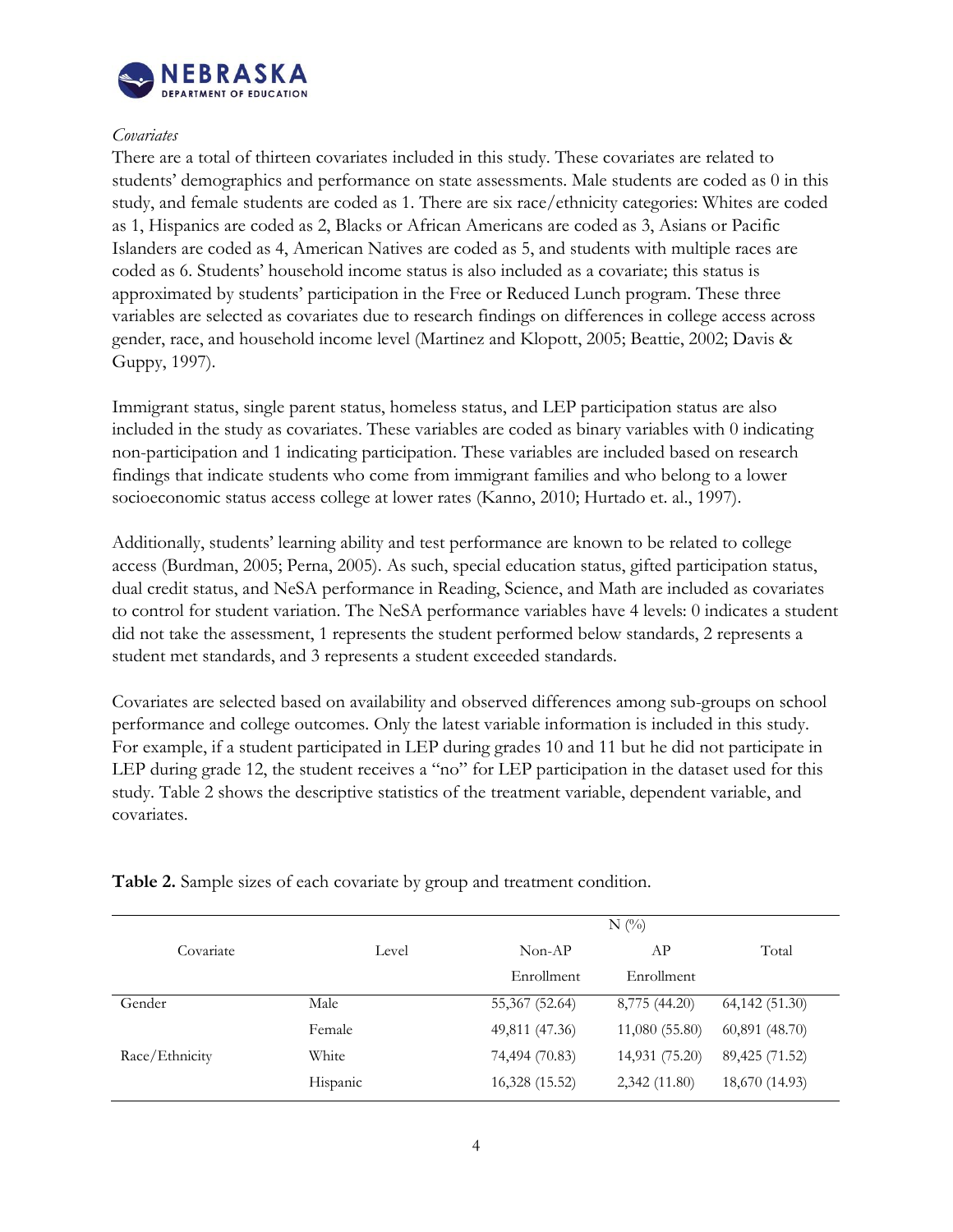

| Covariate                   | Level                            | Non-AP          | AP             | Total                     |
|-----------------------------|----------------------------------|-----------------|----------------|---------------------------|
|                             |                                  | Enrollment      | Enrollment     |                           |
|                             | <b>Black or African American</b> | 7,449 (7.08)    | 1,000(5.04)    | $\overline{8,449}$ (6.76) |
|                             | Asian or Pacific Islander        | 2,335 (2.22)    | 791 (3.98)     | 3,126(2.50)               |
|                             | American Native                  | 1,907(1.81)     | 102(0.51)      | 2,009(1.61)               |
|                             | Multiple Races                   | 2,665(2.53)     | 689 (3.47)     | 3,354 (2.68)              |
| Household Income Status     | Non-Low Income                   | 65,674 (62.44)  | 15,078 (75.94) | 80,752 (64.58)            |
|                             | Low Income                       | 39,504 (37.56)  | 4,777 (24.06)  | 44,281 (35.42)            |
| <b>Immigrant Status</b>     | Non-Immigrant                    | 100,029 (95.10) | 18,951 (95.45) | 118,980 (95.16)           |
|                             | Immigrant                        | 5,149(4.90)     | 904(4.55)      | 6,053(95.16)              |
| Gifted Participation Status | Non-Gifted                       | 93,673 (89.06)  | 12,183 (61.36) | 105,856 (84.66)           |
|                             | Gifted                           | 11,505 (10.94)  | 7,672 (38.64)  | 19,177 (84.66)            |
| Single Parent Status        | Not a single parent              | 103,356 (98.27) | 19,734 (99.39) | 123,090 (98.45)           |
|                             | Single parent                    | 1,822(1.73)     | 121(0.61)      | 1,943(1.55)               |
| LEP Participation Status    | Non-LEP                          | 102,126 (97.10) | 19,786 (99.65) | 121,912 (97.50)           |
|                             | LEP                              | 3,052 (2.90)    | 69(0.35)       | 3,121(2.50)               |
| Special Education Status    | Non-Special Education            | 90,585 (86.13)  | 19,344 (97.43) | 109,929 (87.92)           |
|                             | Special Education                | 14,593 (13.87)  | 511 (2.57)     | 15,104 (12.08)            |
| Homeless Status             | Non-Homeless                     | 103,878 (98.76) | 19,750 (99.47) | 123,628 (98.88)           |
|                             | Homeless                         | 1,300 (1.24)    | 105(0.53)      | 1,405(1.12)               |
| Dual Credit Status          | Did not earn dual credit         | 94,768 (90.10)  | 15,581 (78.47) | 110,349 (88.26)           |
|                             | Earned dual credit               | 10,410 (9.90)   | 4,274(21.53)   | 14,684 (11.74)            |
| NeSA Reading Performance    | Did not Take                     | 21,830 (20.76)  | 448 (2.26)     | 22,278 (17.82)            |
| Level                       |                                  |                 |                |                           |
|                             | <b>Below Standards</b>           | 29,763 (28.30)  | 2,259 (11.38)  | 32,022 (25.61)            |
|                             | Meets Standards                  | 36,536 (34.74)  | 7,950 (40.04)  | 44,486 (35.58)            |
|                             | Exceeds Standards                | 17,049 (16.21)  | 9,198 (46.33)  | 26,247 (20.99)            |
| NeSA Science Performance    | Did not Take                     | 59,249 (56.33)  | 3,071 (15.47)  | 62,320 (49.84)            |
| Level                       |                                  |                 |                |                           |
|                             | <b>Below Standards</b>           | 15,694 (14.92)  | 1,743 (8.78)   | 17,437 (13.95)            |
|                             | Meets Standards                  | 25,609 (24.35)  | 10,828 (54.54) | 36,437 (29.14)            |
|                             | Exceeds Standards                | 4,626 (4.40)    | 4,213 (21.22)  | 8,839 (7.07)              |
| NeSA Math Performance       | Did not Take                     | 41,597 (39.55)  | 503(2.53)      | 42,100 (33.67)            |
| Level                       |                                  |                 |                |                           |
|                             | <b>Below Standards</b>           | 30,807 (29.29)  | 3,634 (18.30)  | 34,441 (27.55)            |
|                             | Meets Standards                  | 21,288 (20.24)  | 7,400 (37.27)  | 28,688 (22.94)            |
|                             | Exceeds Standards                | 11,486 (10.92)  | 8,318 (41.89)  | 19,804 (15.84)            |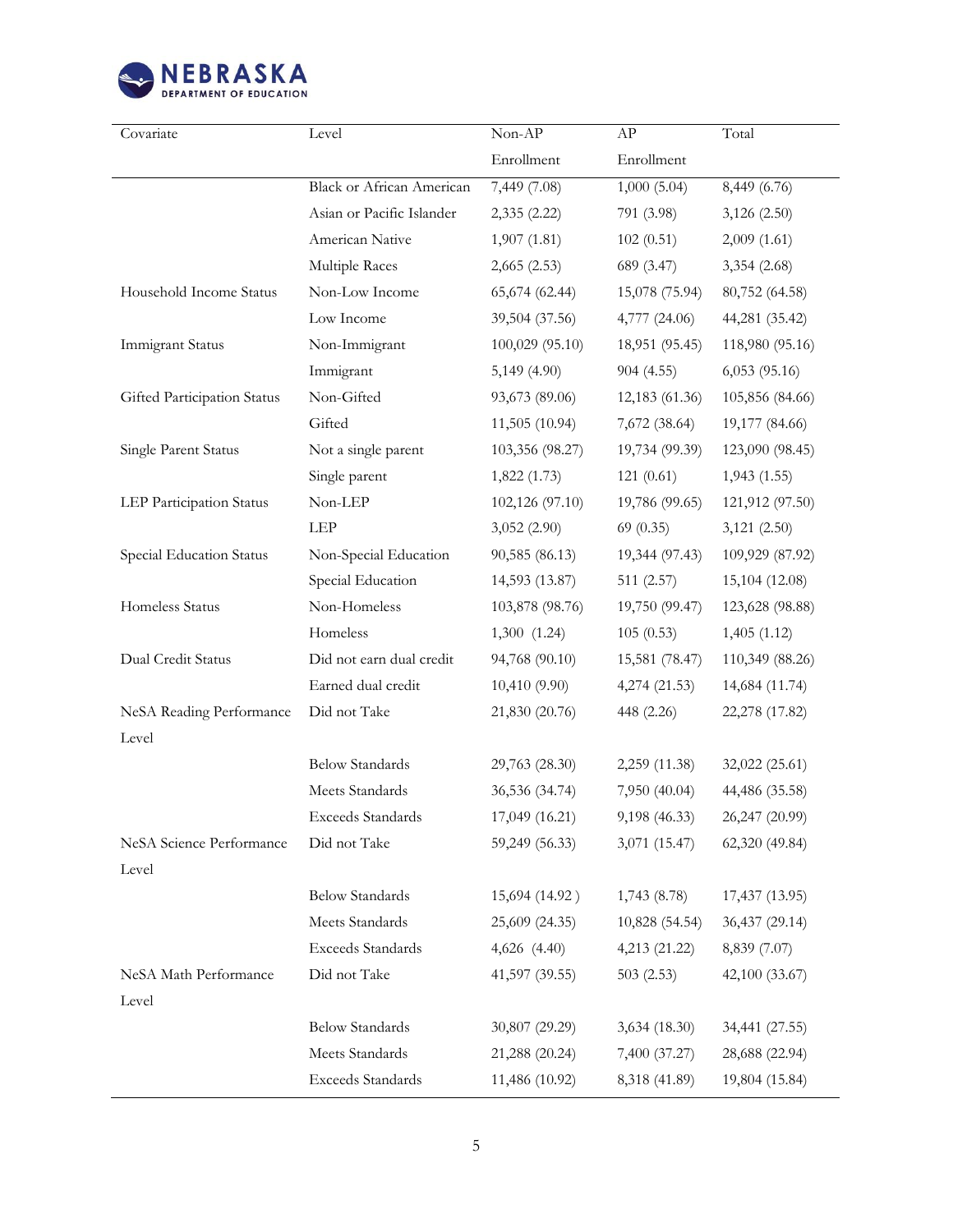

#### <span id="page-6-0"></span>*Analytic Approach*

In general, students are not randomly selected to enroll in AP courses; thus, students who choose to enroll in AP courses may be systematically different from students who do not choose to enroll in AP courses, especially in post-secondary education behaviors and activities. As a result of this selfselection (instead of random assignments) into either AP enrollment category, there may be biases if the full sample of students is analyzed to test the impact of AP enrollment on college-going. One of the statistical methods used to ameliorate these biases is propensity score matching (PSM). PSM (Rosenbaum & Rubin, 1983) is a two-step statistical method: step one is to estimate a propensity score for each respondent in the full sample based on selected variables related to the treatment and the outcome; step two is to match respondents based on the calculated propensity scores, and only compare those with similar propensity scores. Propensity score matching methods are widely used to remove possible systematic differences and to ensure equivalencies between the control group and the treatment group in a non-randomized experiment.

In this study, both the simple logistic regression model (using AP enrollment status only as a single predictor) and the multiple logistic regression models (using all the listed covariates) are built on the full sample first. This is conducted to fit a model that best describes the relationship between AP enrollment and college-going. Propensity scores are then calculated based on the thirteen covariates found from the full logistic regression model in step one. The simple logistic model and the full logistic models are then both re-run on the new sample after matching (i.e., matched sample) based on the propensity scores. A simple one-to-one nearest neighbor matching without replacement is performed. The differences in model fit between the simple logistic regression model and the full logistic regression model are tested for both the full sample and the matched sample.

#### <span id="page-6-1"></span>**Results**

The propensity score matching method reduces prior differences among student subgroups that could potentially explain the outcome variable. For instance, there is a significant difference in college-going behavior between Native American students who are enrolled in AP courses and Native American students who are not enrolled in AP courses  $(\chi^2(1) = 50.17, p = 0.00)$  in the full sample. After the matching process, this difference no longer holds ( $(\chi^2(1) = 1.81, p = 0.179)$ . A majority of the differences among student subgroups are reduced using the propensity score matching method, thereby increasing the equivalence in student subgroups comparisons for both treatment conditions.

Table 3 displays the difference in sample sizes before and after the matching process. The new matched sample produces an equal proportion of students who did and did not enroll in AP courses. Students in the new matched sample from the non-AP enrollment group are matched with characteristics of the students from the AP enrollment group, such as gender, race, household income, etc. The new matched sample is more balanced than the full sample. The quality of the matching procedure can be visually depicted in Figure 3, found in the Appendix.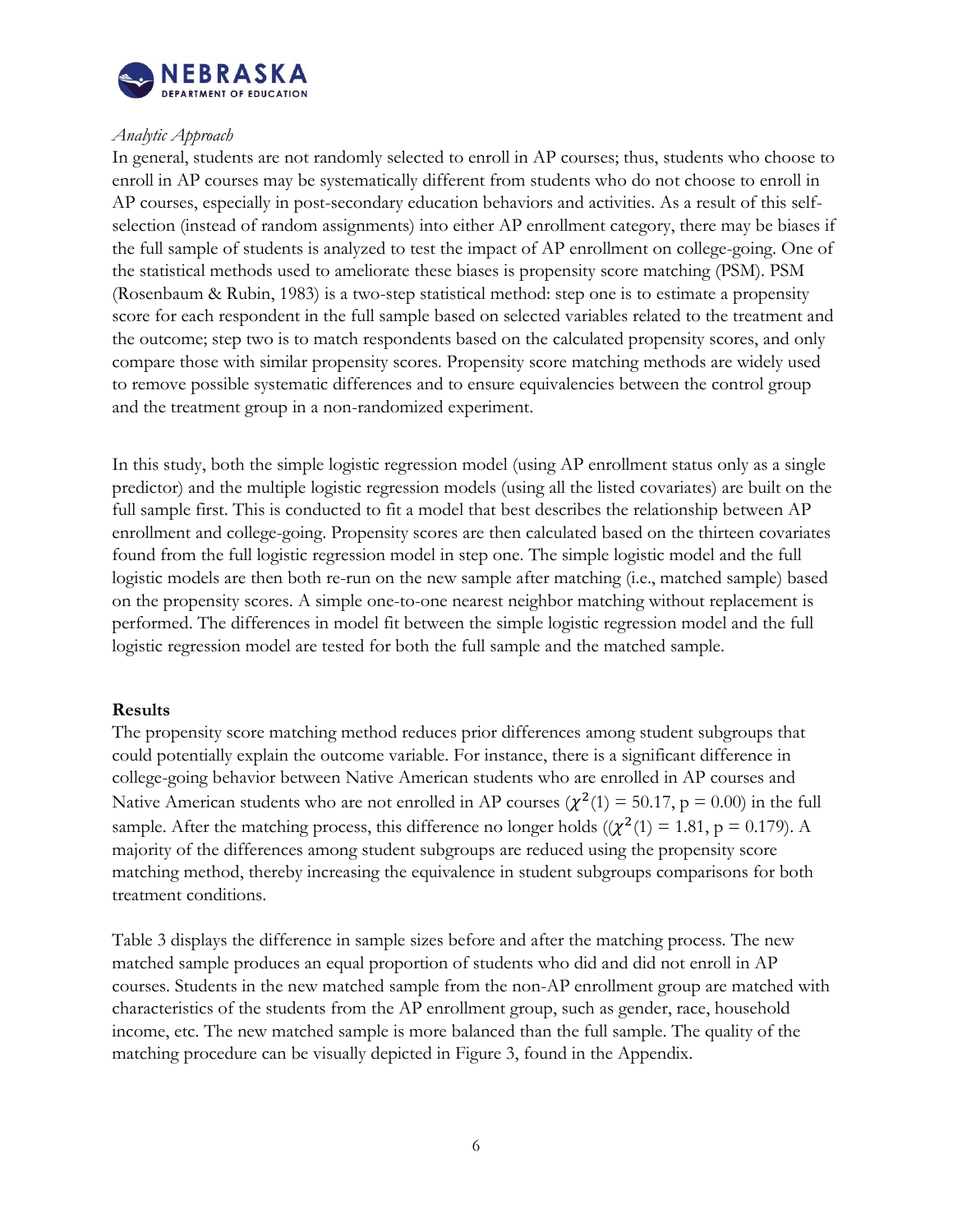

| Sample                          | <b>Non-AP Enrollment AP Enrollment</b> |                | Total        |
|---------------------------------|----------------------------------------|----------------|--------------|
|                                 | $N(\%)$                                | $N(\%)$        | $N(\%)$      |
| Full Sample (before matching)   | 105,178 (84.12)                        | 19,855 (15.88) | 125,033(100) |
| Matched Sample (after matching) | 19,855(50)                             | 19,855(50)     | 39,710 (100) |

**Table 3.** Sample sizes before and after matching on propensity scores.

As shown in Table 4, the difference between AP and non-AP enrolled students in terms of collegegoing behavior is reduced for the matched sample. For the full sample, 86% of AP students are in college, and 56% of non-AP students end in college. For the matched sample, 86% of AP students are in college, and 78% of non-AP students end in college. However, the reduced difference of college-going between AP and non-AP students is still statistically significant for the matched sample  $(\chi^2(1) = 479.84, p < .001)$ . Figure 1 presents the difference in college-going visually.

|                            | <b>Full Sample</b> |          |                  |            | <b>Matched Sample</b> |                  |
|----------------------------|--------------------|----------|------------------|------------|-----------------------|------------------|
| $N(\%)$                    | <b>Not</b>         | College- | <b>Test</b>      | <b>Not</b> | College-              | Test             |
|                            | College-           | Going    | <b>Statistic</b> | College-   | Going                 | <b>Statistic</b> |
|                            | Going              |          |                  | Going      |                       |                  |
| <i>Treatment Condition</i> |                    |          |                  |            |                       |                  |
| Non-AP Enrollment          | 46,399             | 58,779   | $6,600 (a)*$     | 4,353      | 15,502                | 479.84 $(a)*$    |
|                            | (44.11)            | (55.89)  |                  | (21.92)    | (78.08)               |                  |
| AP Enrollment              | 2,686              | 17,169   |                  | 2,686      | 17,169                |                  |
|                            | (13.53)            | (86.47)  |                  | (13.53)    | (86.47)               |                  |

**Table 4.** Test of differences in college-going on full and matched samples.

 $*_{p}$  < 0.05

**Note**. a = Chi-square value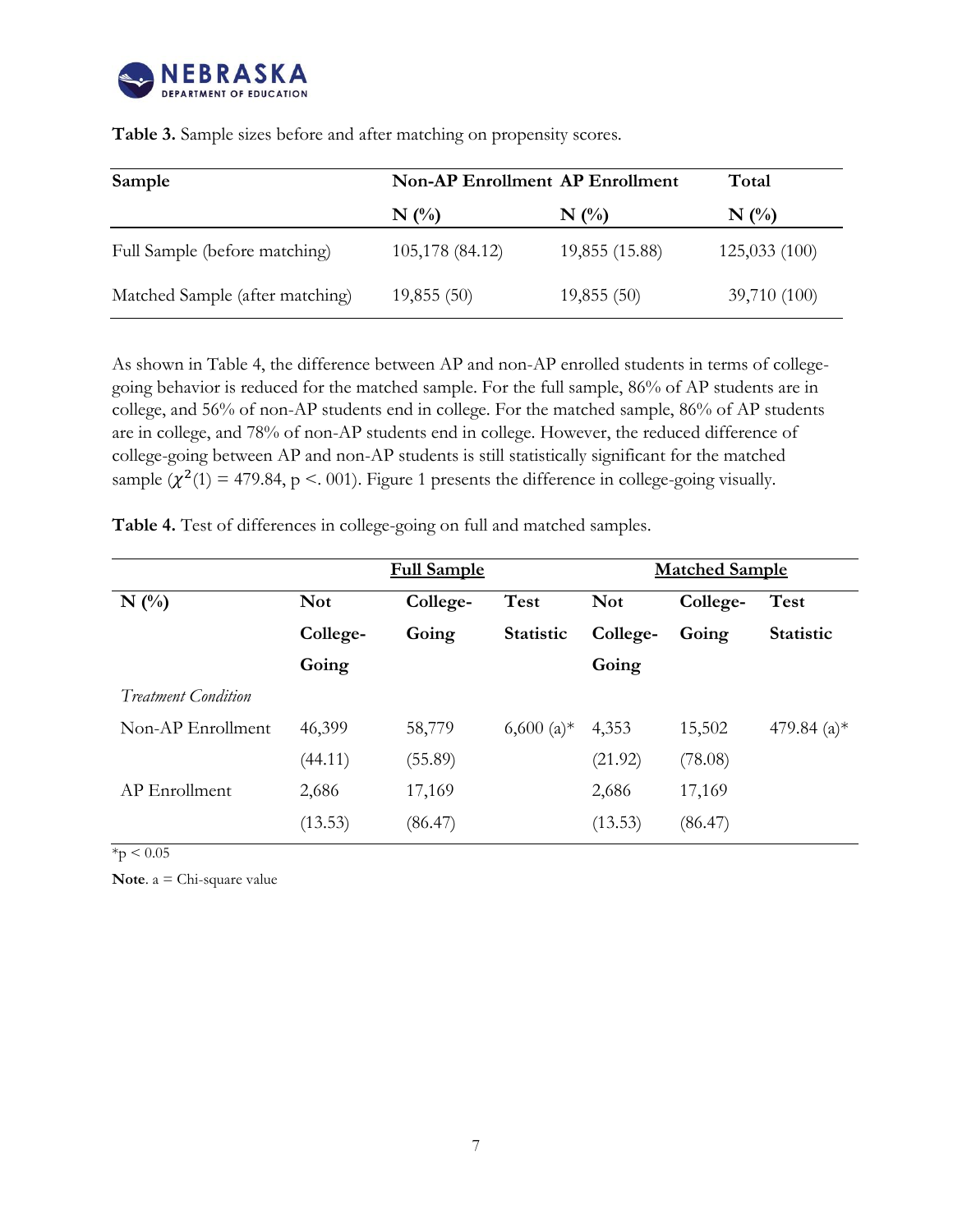



Figure 1. Differences in college-going on full and matched samples.



A series of logistic regression models are built to assess the impact of AP enrollment on collegegoing behavior. First, a simple logistic regression model is built to examine the effect of only the treatment, AP enrollment, on the dependent variable. Subsequently, the model is further specified to include the 13 covariates discussed previously. This latter model – referenced as the complete model – attempts to account for the effects of other variables in addition to the treatment of being enrolled in AP or not. The complete model also accounts for interactions between: 1) gender and race, and 2) race and household income. It is important to control for these interactions since the effect of race/ethnicity on college outcomes has been found to be differential across socioeconomic status (Black & Sufi, 2002), and across gender (Barajas & Pierce, 2001; Strayhorn, 2010). The two models described are built for both the full sample and the matched sample, and results are displayed in Table 5 and Table 6, respectively.

| <b>Independent Variable</b> | <b>Odds Ratio</b> | SE   | 95% CI       | Log Likelihood<br>[Likelihood<br>Ratio $x^2$ (p) | N       |
|-----------------------------|-------------------|------|--------------|--------------------------------------------------|---------|
| Simple Model                |                   |      |              |                                                  |         |
| AP Enrollment               | $5.05*$           | 0.11 | [4.84, 5.26] | $-80042.15$<br>[7431.56(0.00)]                   | 125,033 |
| Constant                    | 1.27              | 0.01 |              |                                                  |         |

**Table 5.** Regression analyses on the full sample, with college-going as the outcome.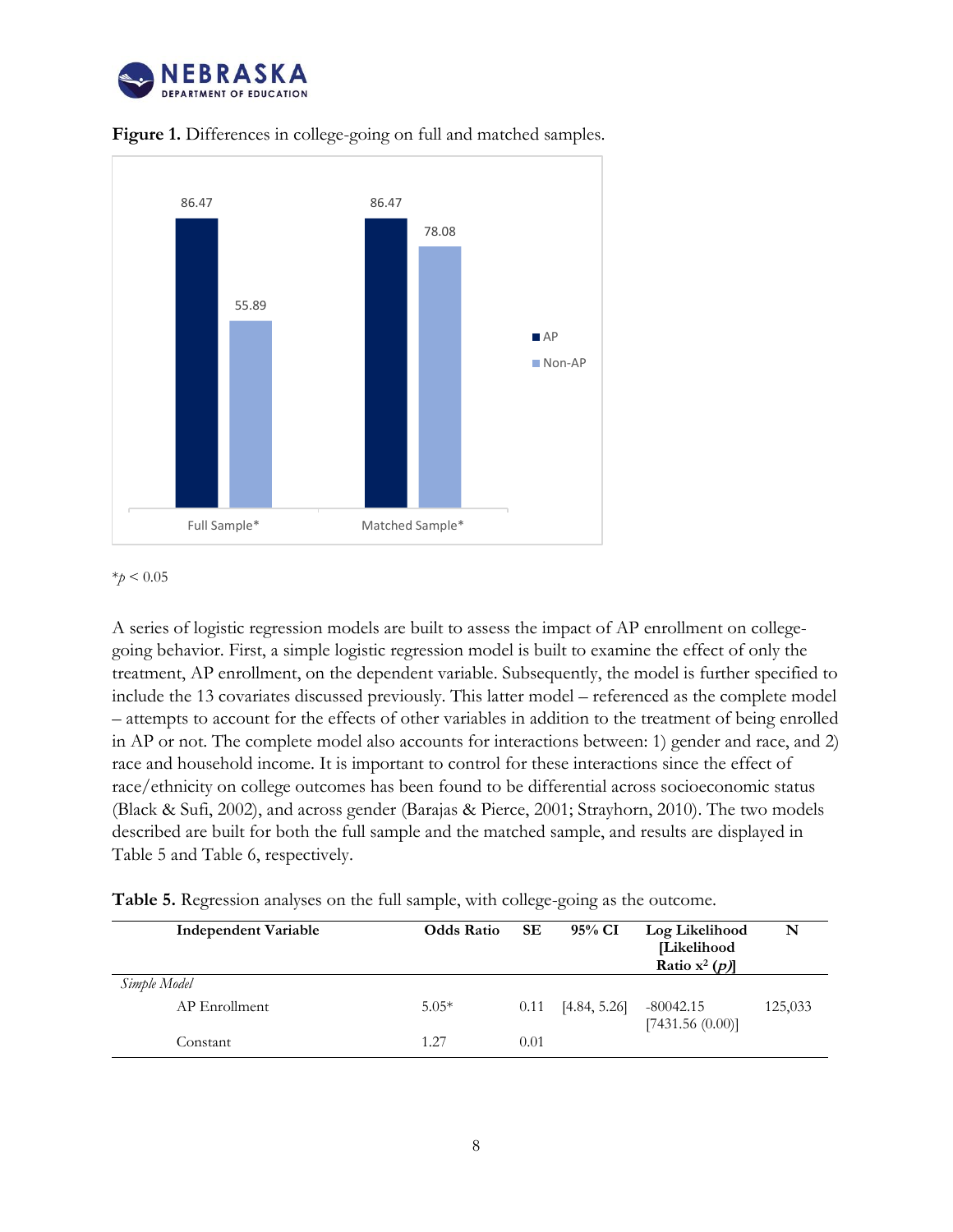

| <b>Independent Variable</b>                                                                       | <b>Odds Ratio</b> | SE       | 95% CI       | Log Likelihood<br>[Likelihood<br>Ratio $x^2$ (p) | N       |
|---------------------------------------------------------------------------------------------------|-------------------|----------|--------------|--------------------------------------------------|---------|
| Complete Model                                                                                    |                   |          |              |                                                  |         |
| AP Enrollment                                                                                     | $2.05*$           | 0.05     | [1.95, 2.16] | $-58331.03$<br>[50853.79(0.00)]                  | 125,033 |
| Female (Male)                                                                                     | $1.57*$           | 0.13     | [1.33, 1.85] |                                                  |         |
| Race/Ethnicity (White)                                                                            |                   |          |              |                                                  |         |
| Native American                                                                                   | $0.43*$           | 0.05     | [0.34, 0.54] |                                                  |         |
| Asian or Pacific Islander                                                                         | 0.91              | $0.07\,$ | [0.78, 1.07] |                                                  |         |
| <b>Black or African American</b>                                                                  | $0.76*$           | 0.04     | [0.68, 0.84] |                                                  |         |
| Hispanic                                                                                          | $0.58*$           | 0.02     | [0.54, 0.63] |                                                  |         |
| Two or More Races                                                                                 | $0.76*$           | $0.06\,$ | [0.65, 0.88] |                                                  |         |
| Low Income (Non-Low Income)                                                                       | 0.92              | 0.08     | [0.78, 1.09] |                                                  |         |
| Dual Credit (Not Dual Credit)                                                                     | $2.22*$           | $0.06\,$ | [2.10, 2.35] |                                                  |         |
| Gifted (Not Gifted)                                                                               | $1.76*$           | 0.05     | [1.66, 1.86] |                                                  |         |
| Single Parent (Not Single Parent)                                                                 | $0.54*$           | 0.03     | [0.48, 0.60] |                                                  |         |
| Immigrant (Non-Immigrant)                                                                         | $0.80*$           | 0.03     | [0.74, 0.86] |                                                  |         |
| LEP (Non-LEP)                                                                                     | $0.70*$           | 0.04     | [0.63, 0.79] |                                                  |         |
| Special Education (Not SPED)                                                                      | $0.50*$           | $0.01\,$ | [0.48, 0.53] |                                                  |         |
| Homeless (Not Homeless)                                                                           | $0.85*$           | 0.06     | [0.74, 0.97] |                                                  |         |
| NeSA Math (Meets Standards)                                                                       |                   |          |              |                                                  |         |
| Did Not Take                                                                                      | 0.95              | 0.03     | [.90, 1.01]  |                                                  |         |
| <b>Below Standards</b>                                                                            | $0.55*$           | $0.01\,$ | [.53, .57]   |                                                  |         |
| <b>Exceeds Standards</b>                                                                          | $1.42*$           | 0.04     | [1.33, 1.50] |                                                  |         |
| NeSA Science (Meets Standards)                                                                    |                   |          |              |                                                  |         |
| Did Not Take                                                                                      | $1.48*$           | 0.03     | [1.42, 1.55] |                                                  |         |
| <b>Below Standards</b>                                                                            | $0.88*$           | 0.02     | [0.84, 0.92] |                                                  |         |
| <b>Exceeds Standards</b>                                                                          | $0.83*$           | 0.03     | [0.77, 0.90] |                                                  |         |
| NeSA Reading (Meets Standards)                                                                    |                   |          |              |                                                  |         |
| Did Not Take                                                                                      | $0.03*$           | 0.00     | [0.03, 0.03] |                                                  |         |
| <b>Below Standards</b>                                                                            | $0.62*$           | 0.01     | [0.60, 0.65] |                                                  |         |
| <b>Exceeds Standards</b>                                                                          | $1.08*$           | 0.03     | [1.03, 1.13] |                                                  |         |
| Race/Ethnicity $\times$ Income<br>(White $\times$ Non-Low Income) <sup>#</sup><br>Native American |                   |          |              |                                                  |         |
| × Low Income<br>Asian or Pacific Islander                                                         | 1.01              | 0.15     | [.75, 1.35]  |                                                  |         |
| $\times$ Low Income<br>Black or African American                                                  | $2.14*$           | 0.28     | [1.66, 2.77] |                                                  |         |
| $\times$ Low Income<br>Hispanic                                                                   | $1.62*$           | 0.17     | [1.32, 1.98] |                                                  |         |
| $\times$ Low Income<br>Two or More Races                                                          | $1.29*$           | 0.12     | [1.07, 1.54] |                                                  |         |
| $\times$ Low Income<br>Race/Ethnicity $\times$ Gender<br>(White $\times$ Male) <sup>#</sup>       | ${omitted}$       |          |              |                                                  |         |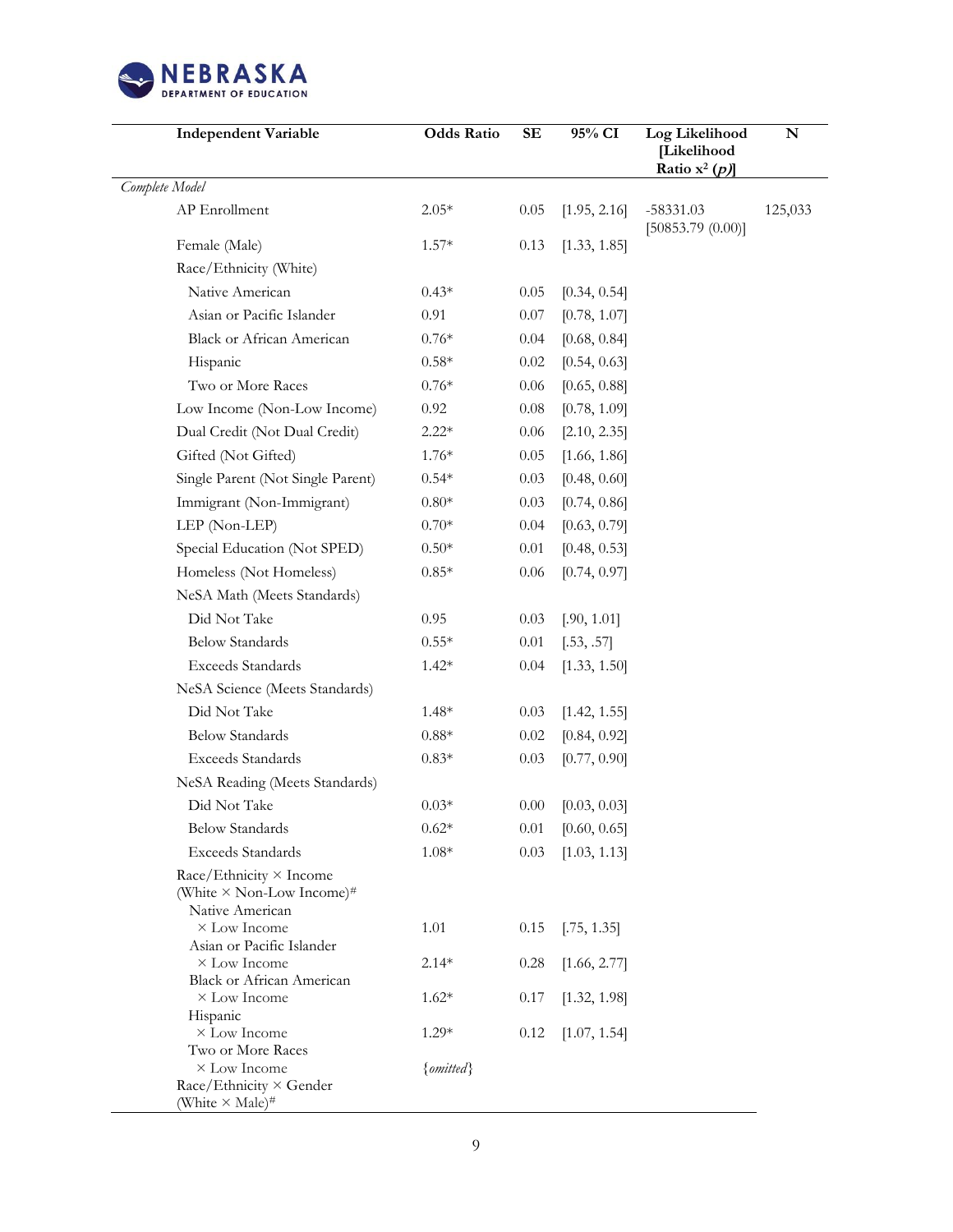

| <b>Independent Variable</b> | <b>Odds Ratio</b> | SЕ   | 95% CI       | Log Likelihood<br>[Likelihood<br>Ratio $x^2$ (p) | N |
|-----------------------------|-------------------|------|--------------|--------------------------------------------------|---|
| Native American             |                   |      |              |                                                  |   |
| $\times$ Female             | 0.77              | 0.11 | [0.58, 1.03] |                                                  |   |
| Asian or Pacific Islander   |                   |      |              |                                                  |   |
| $\times$ Female             | $0.76*$           | 0.10 | [0.59, 0.97] |                                                  |   |
| Black or African American   |                   |      |              |                                                  |   |
| $\times$ Female             | 0.94              | 0.09 | [0.77, 1.15] |                                                  |   |
| Hispanic                    |                   |      |              |                                                  |   |
| $\times$ Female             | 0.94              | 0.09 | [0.79, 1.13] |                                                  |   |
| Two or More Races           |                   |      |              |                                                  |   |
| $\times$ Female             | {omitted}         |      |              |                                                  |   |
| Constant                    | 2.75              | 0.06 |              |                                                  |   |

 $*_{p} < 0.05$ 

**Note.** # The values displayed for the interaction terms are the differences in the odds ratios between two groups (Low Income and Non-Low Income, or Female and Male), for each race/ethnicity subgroup. Please refer to the Appendix for figures on the interaction terms.

Results in Table 5 display the odds ratio of going on to college for the full sample. For the simple model, the odds of going on to college are 5.05 times greater for students who enrolled in AP courses compared to those who did not enroll in AP courses ( $p$ <0.001). However, after accounting for the other covariates included in the complete model, the odds of going on to college are reduced to 2.05 times greater for those students who enrolled in AP courses versus those who did not enroll in AP courses  $(p<0.001)$ .

Holding all other covariates in the model constant, females have higher odds of going on to college compared to males (odds ratio  $= 1.57$ , p $\leq 0.001$ ). Compared to White students, Native American students have smaller odds of going on to college (OR =  $0.43$ , p<0.001), Black or African American students have smaller odds of going to college (OR =  $0.79$ , p<0.001), Hispanic students have smaller odds of going to college ( $OR = 0.58$ ,  $p < 0.001$ ), and students with multiple races also have smaller odds of going to college ( $OR = 0.76$ ,  $p < 0.001$ ). However, no difference is detected between White students and Asian or Pacific Islander students ( $OR = 0.91$ ,  $p=0.268$ ).

Overall, students from disadvantaged backgrounds have lower odd of going on to college versus their peers with presumably more advantage. No significant difference is detected in the odds of going to college for students from low-income and non-low income households (OR =  $0.92$ , p = 0.268). Students who earned dual credit have greater odds of going on to college compared to those who did not earn dual credit during high school ( $OR = 2.22$ ,  $p \le 0.001$ ). Students who participate in a gifted program have greater odds of going on to college compared to those not participating in gifted education (OR = 1.76,  $p$ <0.001). Single parent students have lesser odds of going on to college compared to students who are not single parents ( $OR = 0.54$ ,  $p < 0.001$ ). Immigrant students have lesser odds of going on to college compared to students who are not immigrants ( $OR = 0.80$ , p<0.001). LEP participants have lower odds of going on to college compared to non-LEP participants ( $OR = 0.70$ ,  $p < 0.001$ ). Special education students have lower odds of going on to college compared to non-special education students (OR =  $0.50$ , p $\leq 0.001$ ). Homeless students also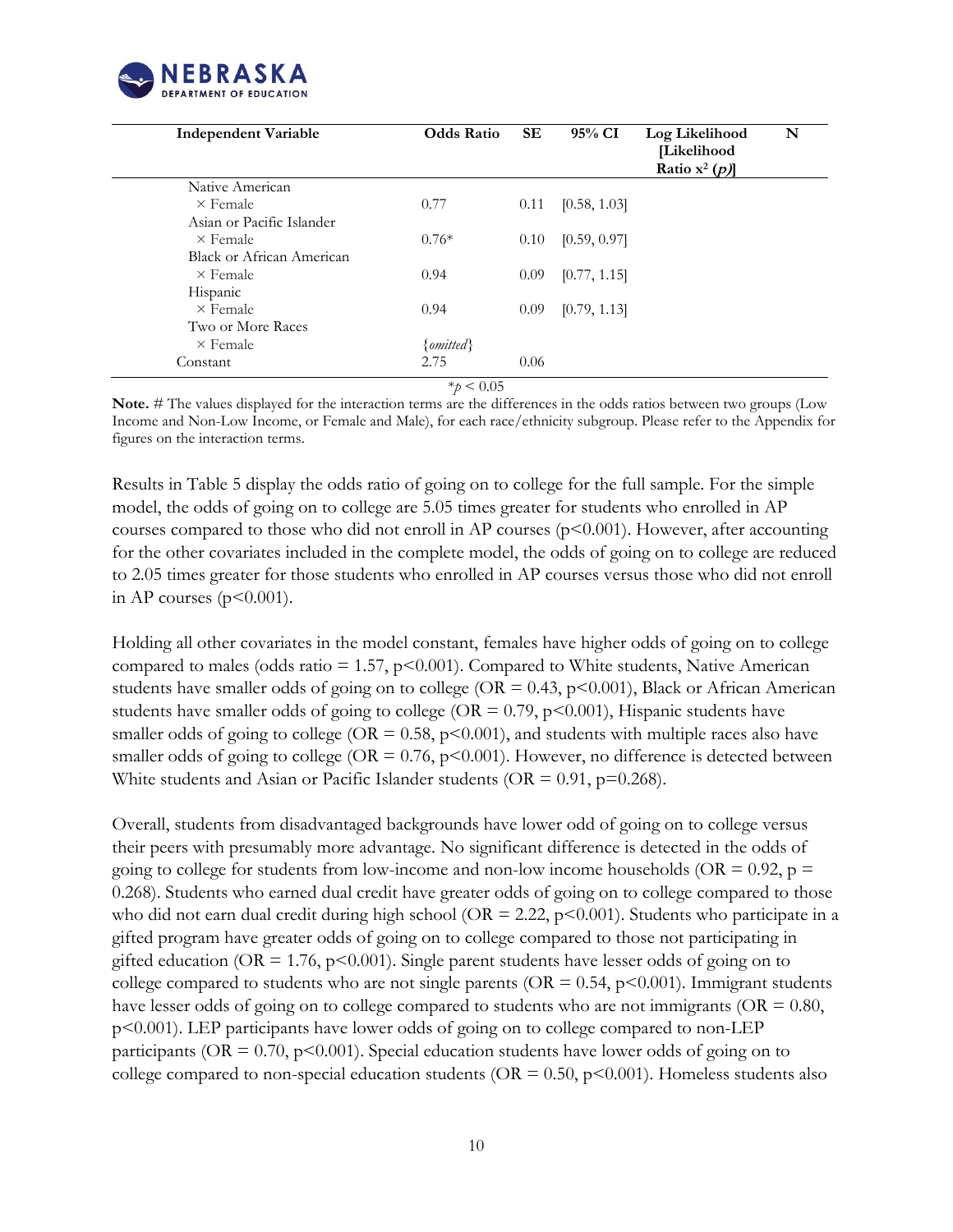

have lower odds of going on to college compared to students who are not homeless (odds ratio =  $0.85$ ,  $p < 0.001$ ).

Among the three NeSA tested subjects included in the complete model, Math performance is the strongest predictor of college-going. Students exceeding Math standards have greater odds of going on to college compared to those who meet standards (OR = 1.42,  $p$  < 0.001). Similarly, students who exceed standards on the Reading assessment have greater odds of going on to college compared to those meeting standards (OR = 1.08,  $p = 0.003$ ). This pattern does not hold for performance on the NeSA Science assessment, however (OR =  $0.83$ , p <0.001). The results indicate that the odds of going on to college for students who exceed standards on the Science assessment are lower compared to those who meet the Science assessment standards.

| <b>Independent Variable</b>       | <b>Odds Ratio</b> | $SE^+$   | 95% CI       | Log Likelihood<br>[Likelihood<br>Ratio $x^2$ (p) | ${\bf N}$ |
|-----------------------------------|-------------------|----------|--------------|--------------------------------------------------|-----------|
| Simple Model                      |                   |          |              |                                                  |           |
| AP Enrollment                     | 1.79*             | 0.05     | [1.70, 1.89] | $-18311.22$                                      | 39,710    |
| Constant                          | 3.56              | 0.06     |              | [483.65(0.00)]                                   |           |
| Complete Model                    |                   |          |              |                                                  |           |
| AP Enrollment                     | $1.93*$           | 0.06     | [1.83, 2.05] | $-15691.64$<br>[5722.81 (0.00)]                  | 39,710    |
| Female (Male)                     | $1.72*$           | 0.24     | [1.31, 2.25] |                                                  |           |
| Race/Ethnicity (White)            |                   |          |              |                                                  |           |
| Native American                   | $0.29*$           | 0.08     | [0.16, 0.51] |                                                  |           |
| Asian or Pacific Islander         | 1.21              | 0.17     | [0.92, 1.58] |                                                  |           |
| Black or African American         | $0.79*$           | 0.09     | [0.64, 0.98] |                                                  |           |
| Hispanic                          | $0.64*$           | 0.05     | [0.55, 0.74] |                                                  |           |
| Two or More Races                 | $0.69*$           | 0.08     | [0.55, 0.86] |                                                  |           |
| Low Income (Non-Low Income)       | $0.68*$           | 0.09     | [0.52, 0.89] |                                                  |           |
| Dual Credit (Not Dual Credit)     | $2.03*$           | $0.08\,$ | [1.87, 2.20] |                                                  |           |
| Gifted (Not Gifted)               | $1.41*$           | 0.05     | [1.31, 1.52] |                                                  |           |
| Single Parent (Not Single Parent) | $0.40*$           | 0.06     | [0.30, 0.53] |                                                  |           |
| Immigrant (Non-Immigrant)         | $0.73*$           | 0.05     | [0.64, 0.84] |                                                  |           |
| LEP (Non-LEP)                     | 0.90              | 0.18     | [0.60, 1.34] |                                                  |           |
| Special Education (Not SPED)      | $0.46*$           | 0.03     | [0.40, 0.53] |                                                  |           |
| Homeless (Not Homeless)           | 0.81              | 0.13     | [0.59, 1.11] |                                                  |           |
| NeSA Math (Meets Standards)       |                   |          |              |                                                  |           |
| Did Not Take                      | $0.64*$           | 0.12     | [0.43, 0.93] |                                                  |           |
| <b>Below Standards</b>            | $0.52*$           | 0.02     | [0.48, 0.57] |                                                  |           |
| <b>Exceeds Standards</b>          | $1.51*$           | 0.06     | [1.39, 1.63] |                                                  |           |
| NeSA Science (Meets Standards)    |                   |          |              |                                                  |           |

**Table 6.** Regression analyses on the matched sample, with college-going as the outcome.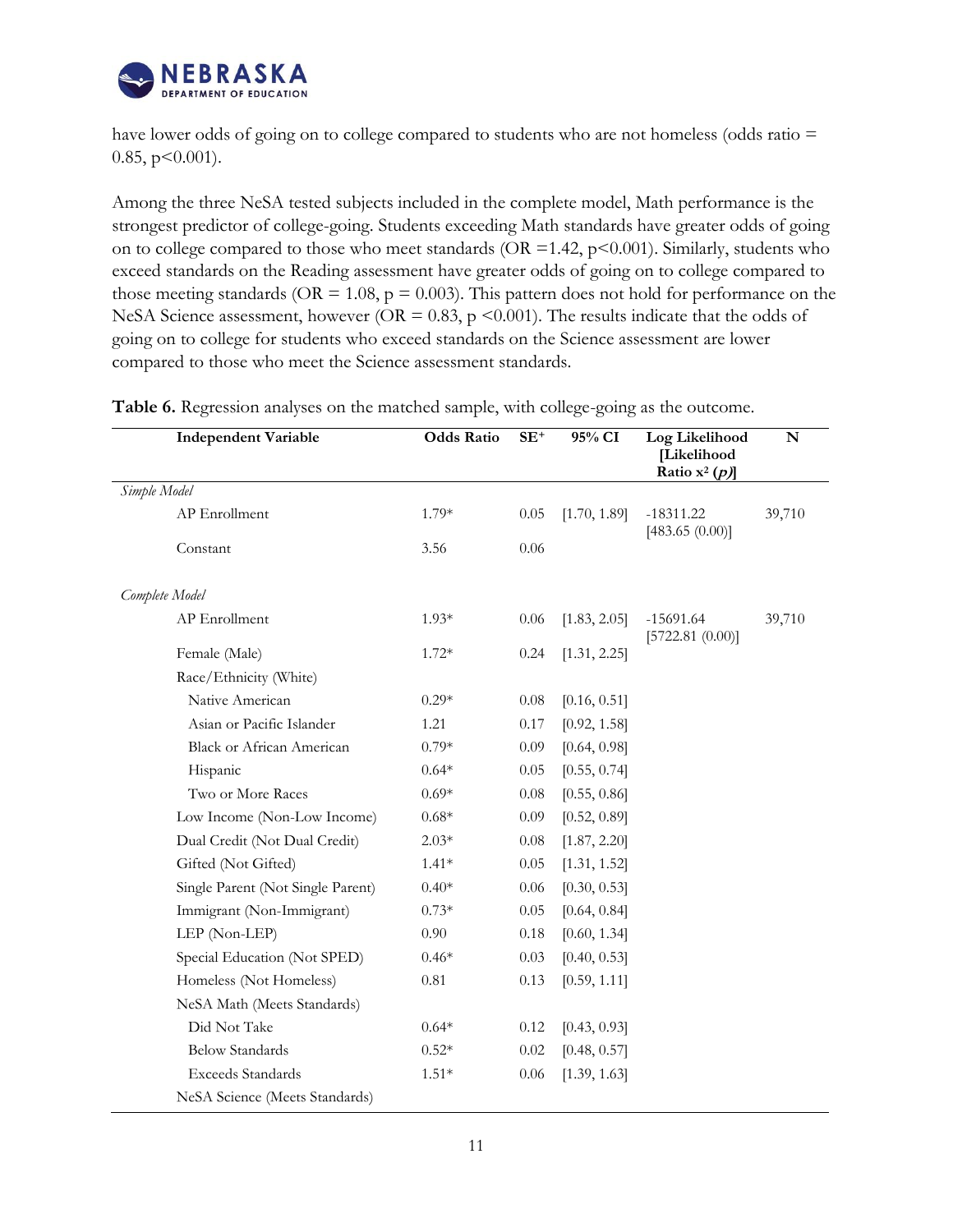

| <b>Independent Variable</b>                                                                                    | <b>Odds Ratio</b> | $SE^+$   | 95% CI       | Log Likelihood<br>[Likelihood<br>Ratio $x^2(p)$ | N |
|----------------------------------------------------------------------------------------------------------------|-------------------|----------|--------------|-------------------------------------------------|---|
| Did Not Take                                                                                                   | $1.66*$           | $0.08\,$ | [1.52, 1.83] |                                                 |   |
| <b>Below Standards</b>                                                                                         | $0.85*$           | 0.04     | [0.77, 0.94] |                                                 |   |
| <b>Exceeds Standards</b>                                                                                       | 1.05              | 0.05     | [0.95, 1.15] |                                                 |   |
| NeSA Reading (Meets Standards)                                                                                 |                   |          |              |                                                 |   |
| Did Not Take                                                                                                   | $0.08*$           | 0.02     | [0.06, 0.12] |                                                 |   |
| <b>Below Standards</b>                                                                                         | $0.72*$           | 0.03     | [0.66, 0.79] |                                                 |   |
| <b>Exceeds Standards</b>                                                                                       | 1.04              | 0.04     | [0.97, 1.12] |                                                 |   |
| Race/Ethnicity × Income<br>(White $\times$ Non-Low Income)#<br>Native American                                 |                   |          |              |                                                 |   |
| $\times$ Low Income<br>Asian or Pacific Islander                                                               | $1.97*$           | 0.67     | [1.01, 3.84] |                                                 |   |
| × Low Income<br><b>Black or African American</b>                                                               | $2.24*$           | 0.50     | [1.45, 3.46] |                                                 |   |
| $\times$ Low Income<br>Hispanic                                                                                | $1.73*$           | 0.31     | [1.22, 2.47] |                                                 |   |
| $\times$ Low Income<br>Two or More Races                                                                       | $1.59*$           | 0.25     | [1.17, 2.16] |                                                 |   |
| $\times$ Low Income<br>Race/Ethnicity $\times$ Gender<br>(White $\times$ Male) <sup>#</sup><br>Native American | {omitted}         |          |              |                                                 |   |
| $\times$ Female<br>Asian or Pacific Islander                                                                   | 0.81              | 0.28     | [0.42, 1.58] |                                                 |   |
| $\times$ Female<br>Black or African American                                                                   | $0.60*$           | 0.13     | [0.40, 0.91] |                                                 |   |
| $\times$ Female<br>Hispanic                                                                                    | 0.97              | 0.17     | [0.68, 1.38] |                                                 |   |
| $\times$ Female<br>Two or More Races                                                                           | 0.86              | 0.13     | [0.64, 1.17] |                                                 |   |
| $\times$ Female<br>Constant                                                                                    | {omitted}<br>2.86 | 0.11     |              |                                                 |   |

 $*_{p}$  < 0.05

**Note.** # The values displayed for the interaction terms are the differences in the odds ratios between two groups (Low Income and Non-Low Income, or Female and Male), for each race/ethnicity subgroup. Please refer to the Appendix for figures on the interaction terms. + The standard error does not take into account that the propensity score is estimated, thus rendering limited reliance on its interpretation.

Table 6 shows the results of the logistic regression models for the matched sample. The simple model reveals that enrolling in AP courses significantly increases the odds of a student going on to college. More specifically, the odds of going on to college is 1.79 times higher for students who enrolled in AP courses compared to those who did not enroll in AP courses ( $p$ <0.001). After accounting for the effects of additional covariates included in the complete model, the odds of going on to college increases to 1.93 times for students who enrolled in AP courses compared to students not enrolling in AP courses ( $p<0.001$ ). This reveals that the effect of AP enrollment on college going is even more pronounced after accounting for student subgroup differences.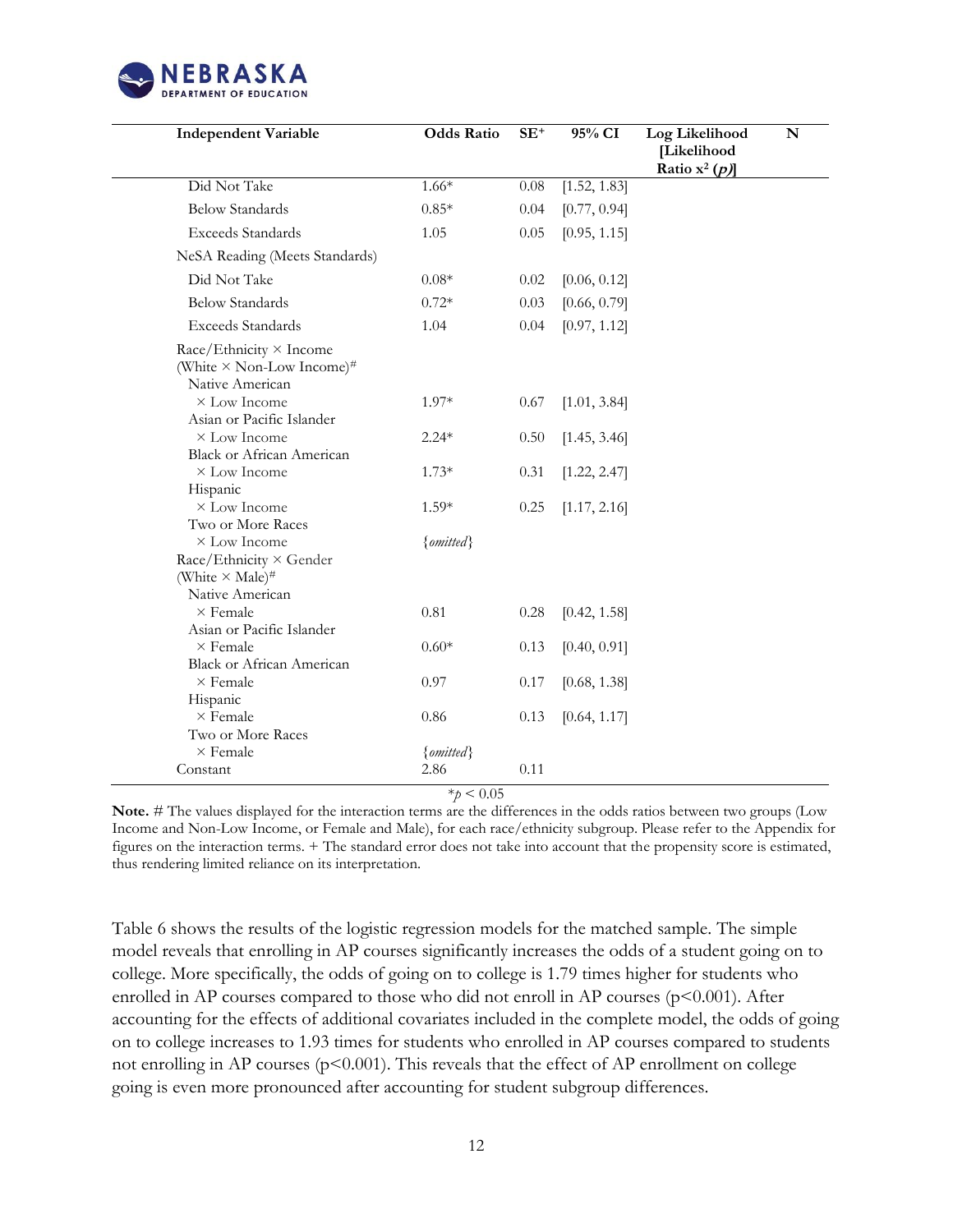

When holding all other covariates in the model constant, females have higher odds of going to college compared to males ( $OR = 1.72$ ,  $p < 0.001$ ). Compared to White students, Native American students have lower odds of going to college (OR =  $0.29$ , p<0.001), Black or African American students have lower odds of going to college (OR =  $0.80$ , p= $0.03$ ), Hispanic students have lower odds of going to college ( $OR = 0.64$ ,  $p < 0.001$ ), and students with multiple races also have lower odds of going to college (OR =  $0.69$ , p<0.001). However, there is no significant difference between White students and Asian or Pacific Islander students in terms of college-going (OR = 1.21, p=0.171).

Similar to the regression results drawn for the full sample, regression on the matched sample shows that students from disadvantaged backgrounds have smaller college-going odds than their more advantaged counterparts. The odds for low-income students to go to college are lower than non-low income students ( $OR = .68$ ,  $p=0.005$ ). Students who earned dual credits have higher odds of going to college compared to those who did not earn dual credit during high school (OR = 2.03, p<0.001). Students who are gifted participants have higher odds of going to college compared to students who are not gifted participants ( $OR = 1.41$ ,  $p < 0.001$ ). Students who are single parents have lower odds of going to college compared to students who are not single parents ( $OR = 0.40$ ,  $p < 0.001$ ). Immigrants have lower odds of going to college compared to students who are not immigrants (OR  $= 0.73$ , p $\leq 0.001$ ). Special education students have lower odds of going to college compared to nonspecial education students ( $OR = 0.50$ ,  $p < 0.001$ ). There is no significant different between homeless students and non-homeless students in terms of college-going ( $OR = 0.81$ ,  $p=0.198$ ). There is also no significant difference between LEP participants and non-LEP participants in terms of collegegoing (OR =  $0.90$ , p= $0.604$ ).

For the three NeSA tests on different subjects, Math performance is still the strongest predictor of the odds of going to college. Those who exceed standards on the NeSA Math have an odd of going on to college that is 1.51 times higher (p<0.001) compared to those who meet standards. However, students who exceed standards on the NeSA Reading have no difference in the odds of going to college compared to students who meet NeSA Reading standards ( $OR = 1.04$ ,  $p=0.29$ ). Similarly, there is no significant difference between students who meet standards and exceed standards on the NeSA Science in terms of college-going (OR =  $1.05$ , p=0.35).

A comparison of the magnitude of the odds ratios predicting college-going for the matched sample is shown in Figure 2. As a guide, the longer the bar, the greater the odds is of going on to college. Figure 2 reveals that earning dual credit and AP enrollment are strongly and significantly associated with increased college-going; specifically, for those who earn dual credit and enroll in AP compared to those who do not earn dual credit and do not enroll in AP coursework.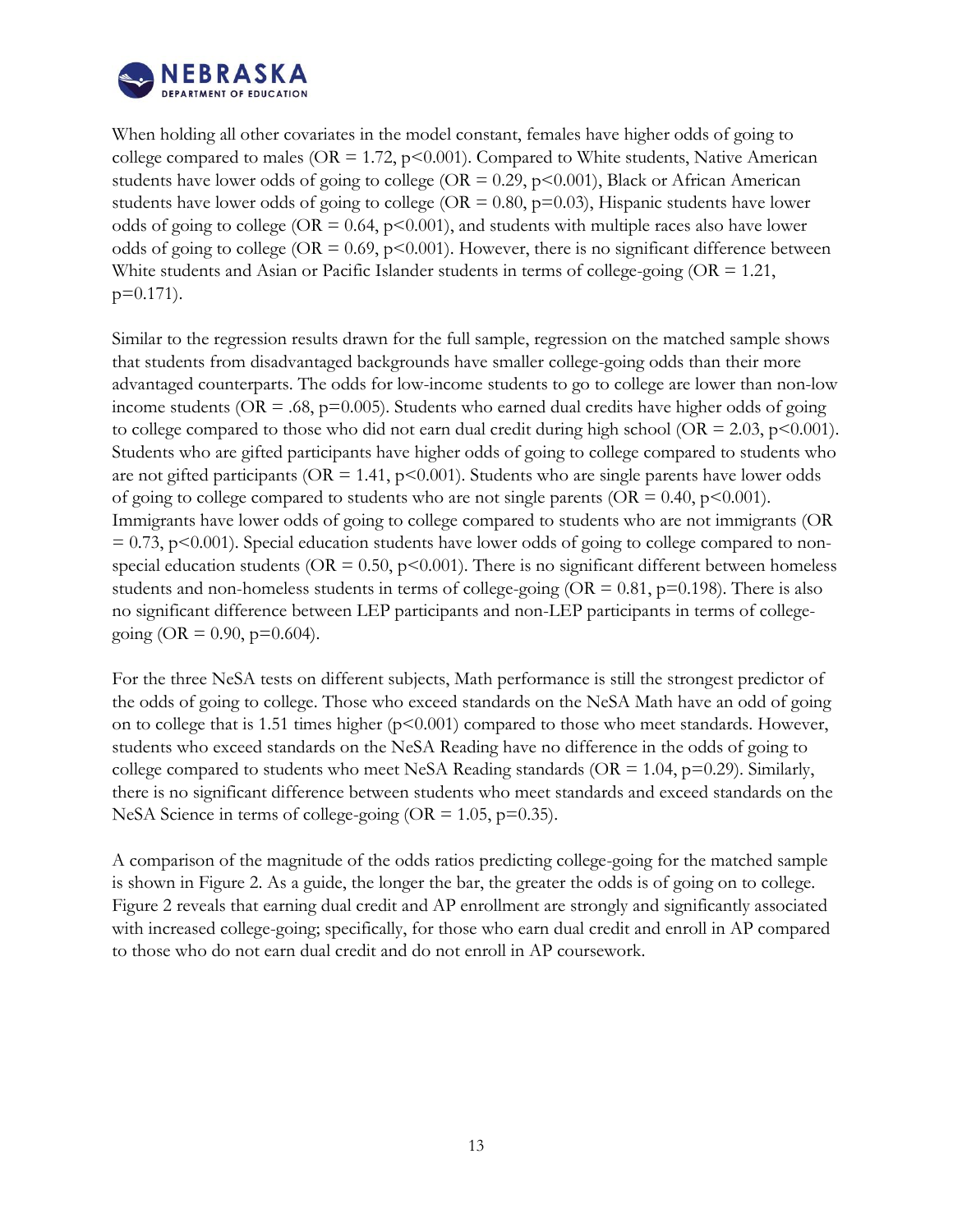







**Note.** The value of 1 signifies equal odds of going on to college, i.e. the closer the odds ratio is to 1, the lesser the difference in the college-going odds between the 2 comparison groups. Green bars represent larger odds, orange bars represent equal odds, and red bars represent smaller odds.

#### <span id="page-14-0"></span>**Discussion**

Analyses from both the full sample and the matched sample suggest that students have significantly higher odds of going on to college if they enroll in any AP course during high school. The difference between the proportion of students in the control group (non-AP students) who go on to college and the proportion of students in the treatment group (AP students) who go on to college changes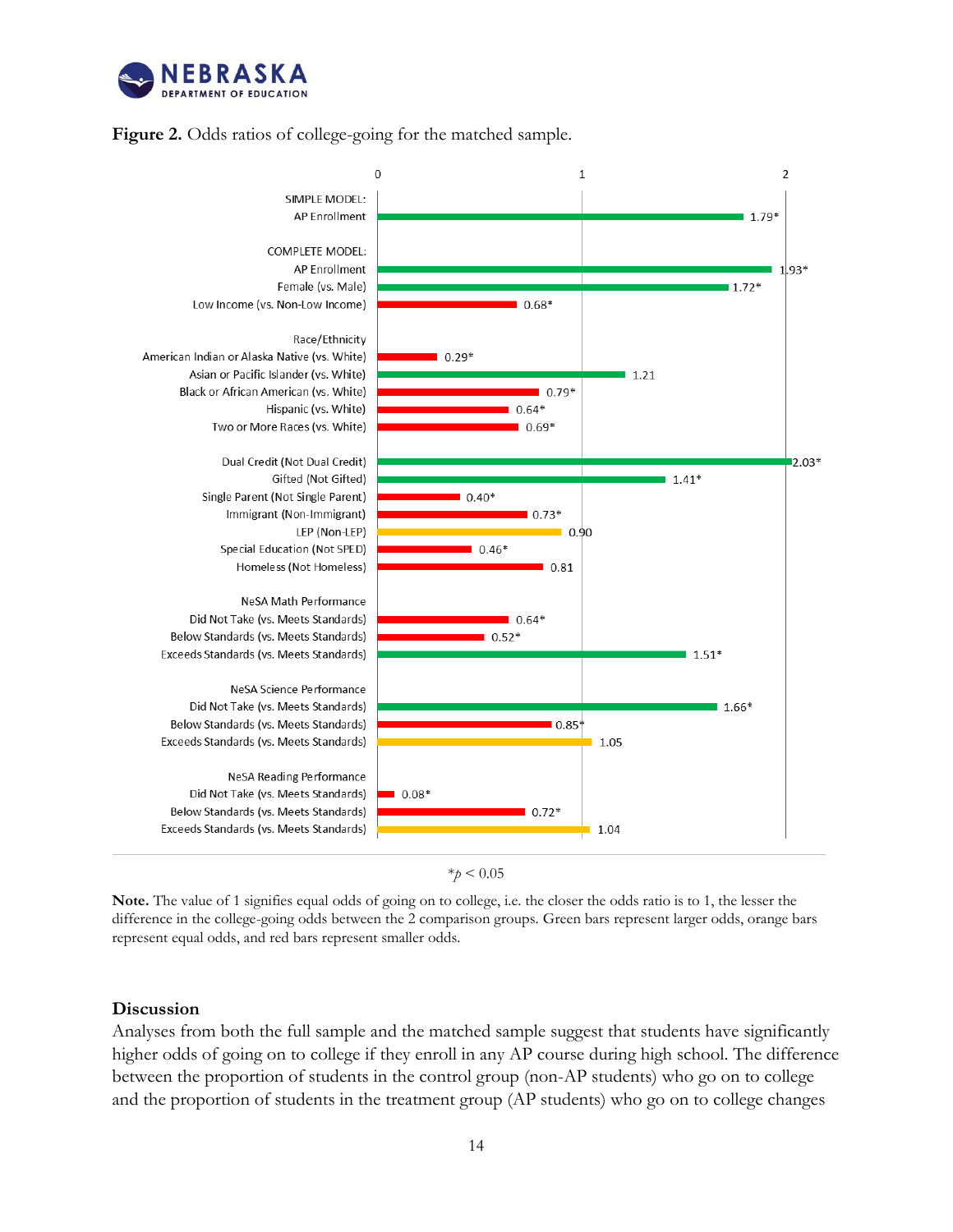

from 31% for the full sample to 8% for the matched sample. This indicates that the propensity score matching method creates more homogeneity between the control group and the treatment group on key demographic variables. Thus, comparisons based on the matched sample ought to be more precise than comparisons using the full sample.

The complete model reveals that the impact of AP enrollment during high school on student college-going behavior is significant even after accounting for a series of covariates that are associated with the outcome variable (college-going) and the treatment variable (AP enrollment). Accounting for these additional covariates, students who are enrolled in AP courses have greater odds of going on to college than students who are not enrolled in AP courses. The complete model also suggests that students who earn dual credit have higher odds of going on to college compared to those not earning dual credit. Further research may be warranted to examine the impact of earning dual credit on post-secondary matriculation, and can be looked at in tandem with this study.

Additionally, after controlling for the interaction effect of race and household income levels, the main effect of race and household income levels are still significant. This indicates that students from low-income households have lower odds of going on to college, accounting for racial differences and the interaction effect of race and household income levels. Similarity, students from racial minority groups (except for Asians or Pacific Islanders) have lower odds of going on to college compared to white students after accounting for household income differences, and the interaction effect of race and house income level. The interaction term included in the model also indicates that the college-going odds for all minority students differ significantly from the college-going odds for White students across income levels.

Whether a student exceeds NeSA Math standards is a significant predictor of the student's odds of going on to college. Students who perform below NeSA standards are significantly less likely to go on to college compared to those who only meet standards for all three NeSA subjects. These findings suggest that additional efforts should focus on supporting students in meeting NeSA standards. Interestingly, students who do not take the NeSA Science have higher odds of going on to college compared to students who meet standards on the NeSA Science. This could mean that there may be a systematic difference in students who choose to opt out of taking the NeSA Science, and this effect should be investigated further.

#### <span id="page-15-0"></span>**Broader Impacts**

There are some limitations to this study. While a series of covariates are used for both propensity score matching and for building the logistic regression models, this does not necessarily mean that we are able to capture all of the possible confounding variables that create variations in the outcome. There could be other variables related to both the treatment condition and outcome variable, such as parents' education level, parents' occupations, students' attitude towards the school and the like that are not accounted for in this work.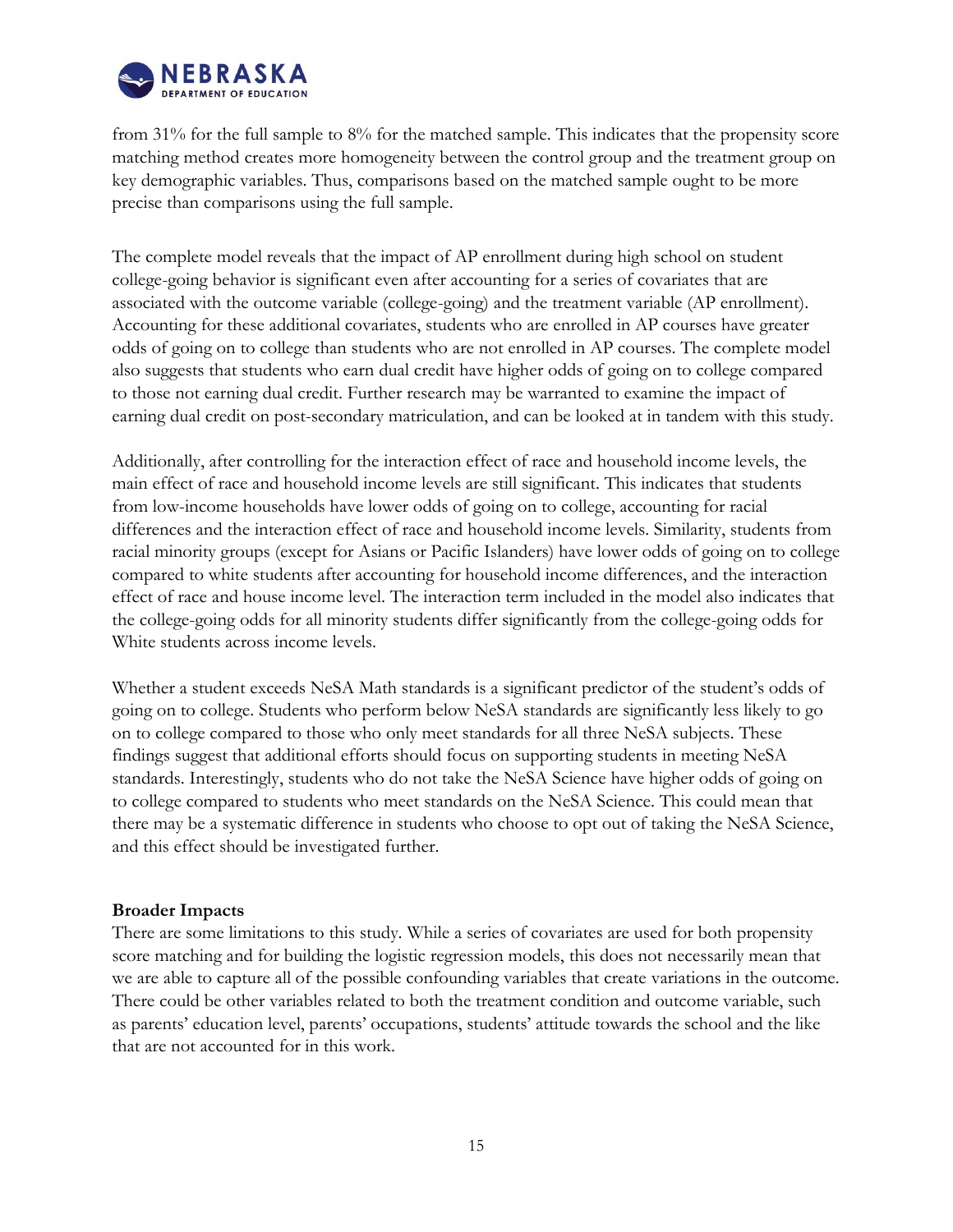

Students' demographic backgrounds are consistently found to impact students' college-going odds, according to the findings in this study. This study finds that that racial minority students and students who come from lower-income households have significantly lower odds of going on to college. AP enrollment is found to impact the college going rates, after controlling for demographic background differences. Thus, continued efforts should be made towards providing AP opportunities and support for students from less advantaged backgrounds to reduce college access and enrollment gaps.

Continued efforts should also be focused on students' NeSA performance. Even though the performance of exceeding standards appears to have mixed effects on different subject areas, scoring below NeSA performance standards shows a consistent and significant negative impact on students' odds of going on to college compared to meeting standards for all three NeSA subjects. Nebraska educators should continue to focus on enabling more students who score below NeSA performance standards to meet those standards to increase their odds of college-going.

In sum, students who enroll in AP courses have greater odds of going on to college compared to those who do not enroll in AP courses. The results presented in this study suggest that educators and policy-makers alike should continue their efforts to support AP programs as a means of encouraging post-secondary matriculation.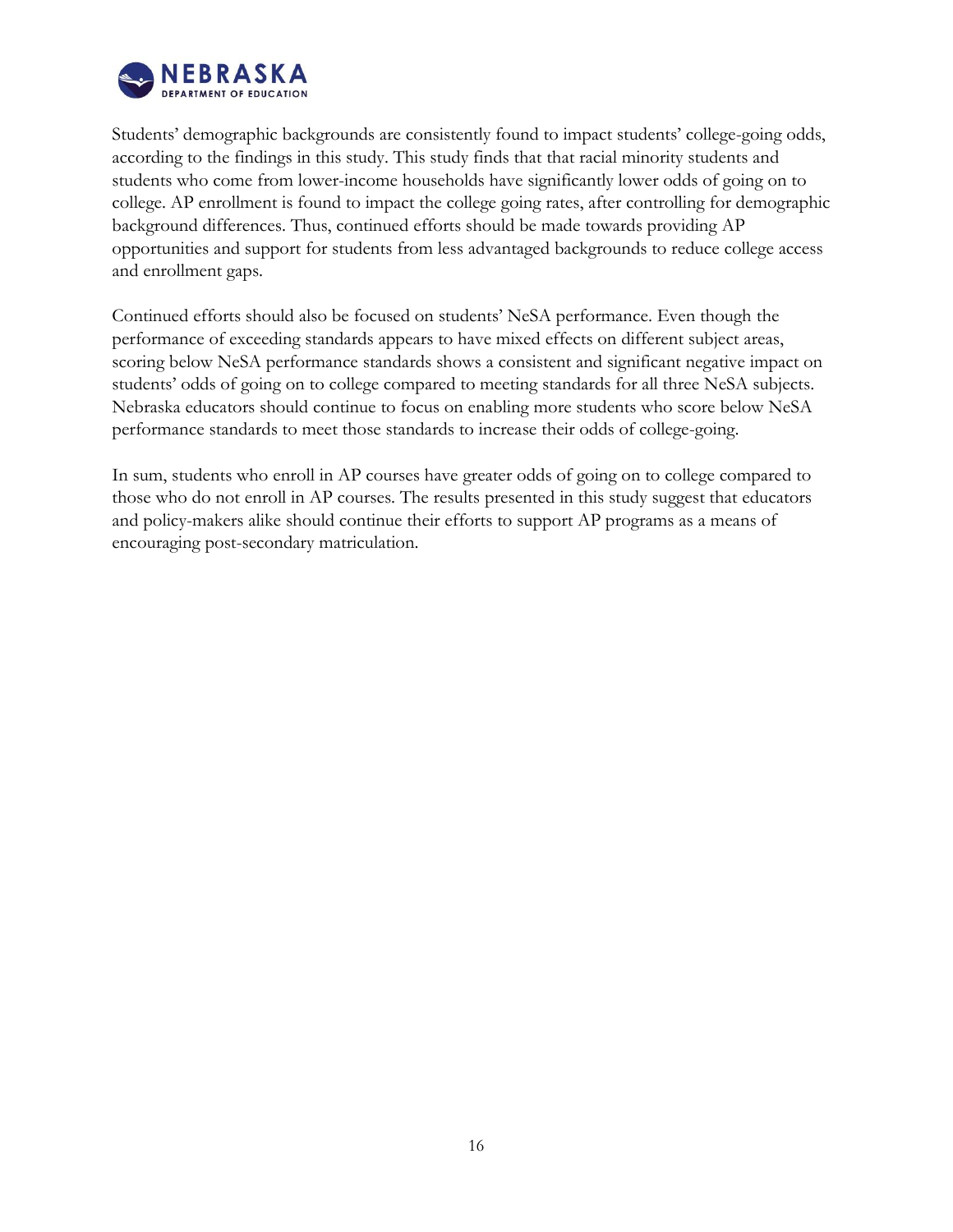

#### <span id="page-17-0"></span>**Bibliography**

- Adelman, C. (1999). Answers in the Tool Box. Academic Intensity, Attendance Patterns, and Bachelor's Degree Attainment.
- Barajas, H. L., & Pierce, J. L. (2001). The significance of race and gender in school success among Latinas and Latinos in college. Gender & Society, 15(6), 859-878.
- Beattie, I. R. (2002). Are all" adolescent econometricians" created equal? Racial, class, and gender differences in college enrollment. Sociology of Education, 19-43.
- Black, S. E., & Sufi, A. (2002). Who goes to college? Differential enrollment by race and family background (No. w9310). National Bureau of Economic Research.
- Burdman, P. (2005). The student debt dilemma: Debt aversion as a barrier to college access. Center for Studies in Higher Education.
- Davies, S., & Guppy, N. (1997). Fields of study, college selectivity, and student inequalities in higher education. Social forces, 75(4), 1417-1438.
- Geiser, S. & Santelices, V. (2004). The role of Advanced Placement and honors courses in college admissions. University of California at Berkeley: Center for Studies in Higher Education.
- Hurtado, S., Inkelas, K. K., Briggs, C., & Rhee, B. S. (1997). Differences in college access and choice among racial/ethnic groups: Identifying continuing barriers. Research in Higher Education, 38(1), 43-75.
- Kanno, Y., & Varghese, M. M. (2010). Immigrant and refugee ESL students' challenges to accessing four-year college education: From language policy to educational policy. Journal of Language, Identity, and Education, 9(5), 310-328.
- Klopfenstein, K., & Thomas, M. K. (2009). The link between advanced placement experience and early college success. Southern Economic Journal, 873-891.
- Martinez, M., & Klopott, S. (2005). The link between high school reform and college access and success for low-income and minority youth. Washington, DC: American Youth Policy Forum.
- Perna, L. W. (2005). The key to college access: Rigorous academic preparation. Preparing for college: Nine elements of effective outreach, 113-134.
- Rosenbaum, P. R., & Rubin, D. B. (1983). The central role of the propensity score in observational studies for causal effects. Biometrika, 70(1), 41-55.
- Santoli, S. P. (2002). Is there an Advanced Placement advantage? American Secondary Education, 23-35.
- Sadler, P. M., & Tai, R. H. (2007). Advanced Placement Exam Scores as a Predictor of Performance in Introductory College Biology, Chemistry and Physics Courses. Science Educator, 16(2), 1- 19.
- Corwin, Z. B., & Tierney, W. G. (2007). Getting There--And Beyond: Building a Culture of College-Going in High Schools. Center for Higher Education Policy Analysis, University of Southern California.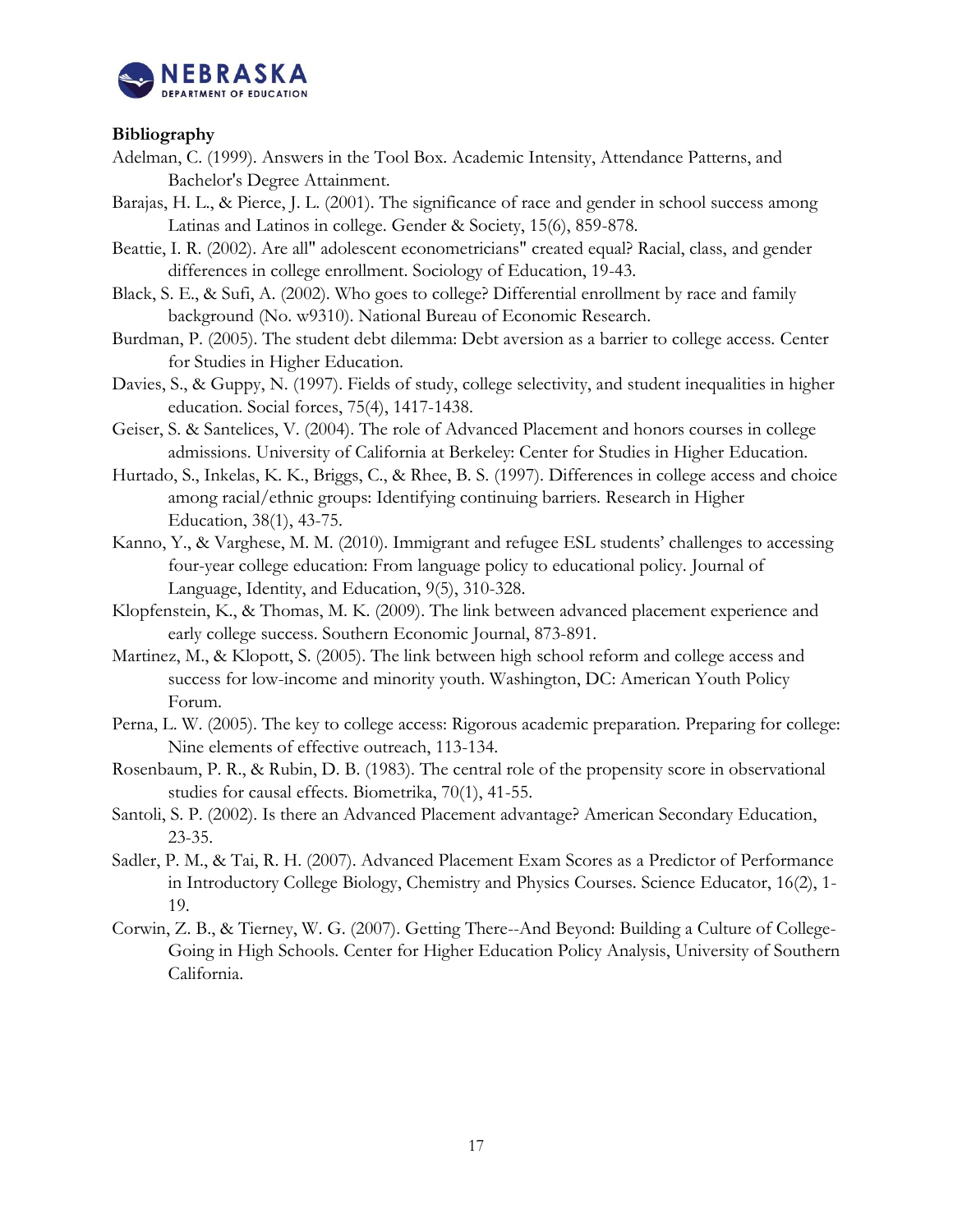

#### <span id="page-18-0"></span>**Appendix**

This section contains the tables and figures alluded to in the text of this study. Information on the data files requested from various sources is also provided here.

#### <span id="page-18-1"></span>*Tables and Figures*

**Table 8.** Difference in college-going between those who are AP enrolled and those who are not AP enrolled.

| Sample         | N       | Difference in College-Going (%) |
|----------------|---------|---------------------------------|
| Full Sample    | 125,033 | 30.59                           |
| Matched Sample | 39,710  | 8.40                            |

**Table 9.** Fit statistics for the logistic regression models predicting college-going.

|                       | <b>Full Sample</b> |                | <b>Matched Sample</b> |                |
|-----------------------|--------------------|----------------|-----------------------|----------------|
| <b>Fit Statistic</b>  | Simple Model       | Complete Model | Simple Model          | Complete Model |
| Likelihood Ratio      | 43422.24*          |                | 5239.15*              |                |
| Area under ROC curve# | 0.586              | 0.848          | 0.572                 | 0.760          |
| McFadden's $R^{2#}$   | 0.044              | 0.304          | 0.013                 | 0.154          |
| $AIC^+$               | 1.280              | 0.934          | 0.922                 | 0.793          |
| $BIC^+$               | $-1.307e+06$       | $-1.350e+06$   | -383859.808           | -388558.906    |

**Note.**  $* =$  The complete model fits better,  $# =$  Larger values indicate better fit,  $+ =$  Smaller values indicate better fit



Figure 3. Quality of matching among the covariates.

**Note.** The unmatched sample refers to the full sample, prior to matching. The closer the marker is to 0%, the smaller the bias for each covariate group.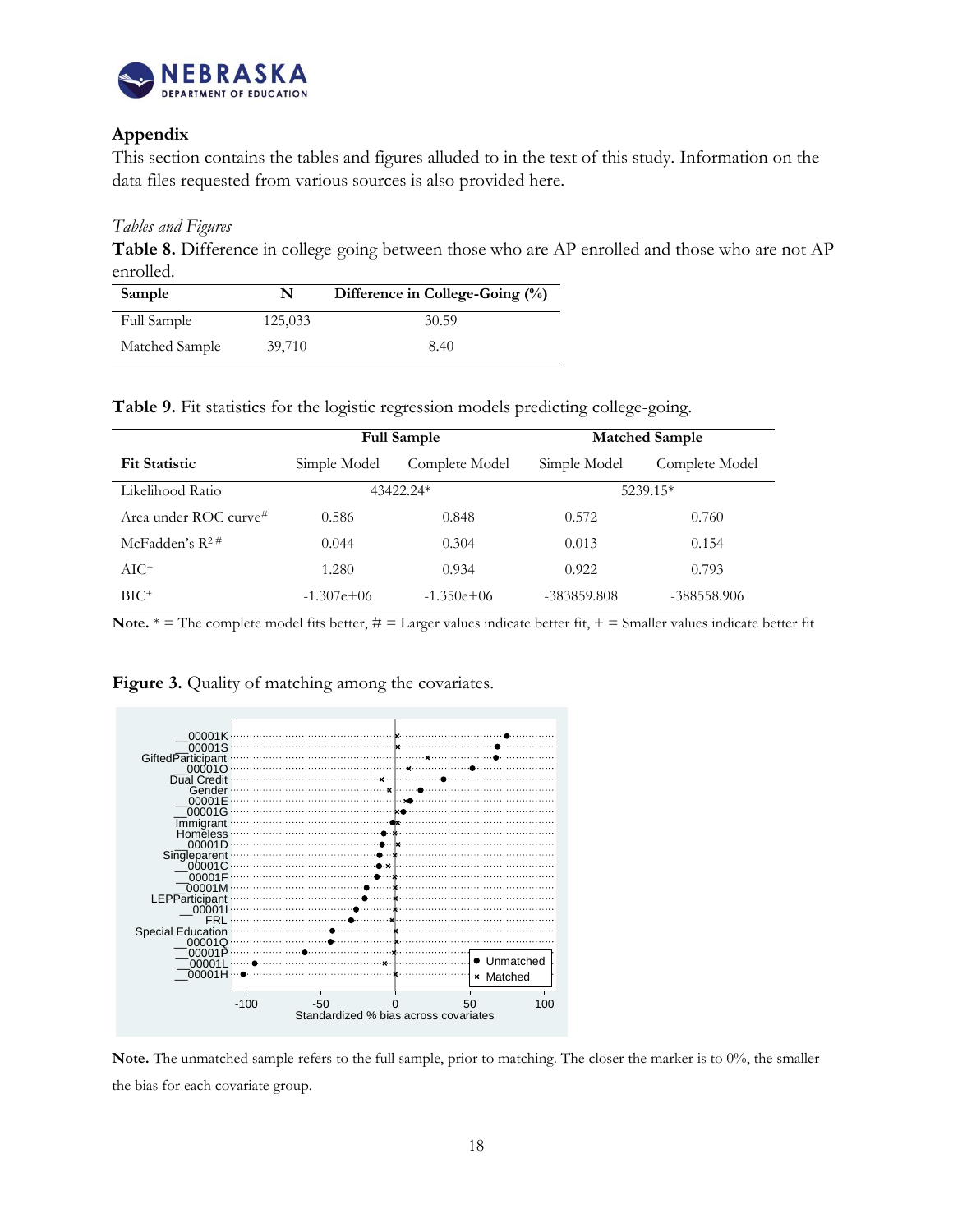



Figure 4. Odds ratios of college-going for the matched sample, with 95% confidence intervals.

**Figure 5.** The college-going log odds of each race/ethnicity subgroup, for each level of household income status.

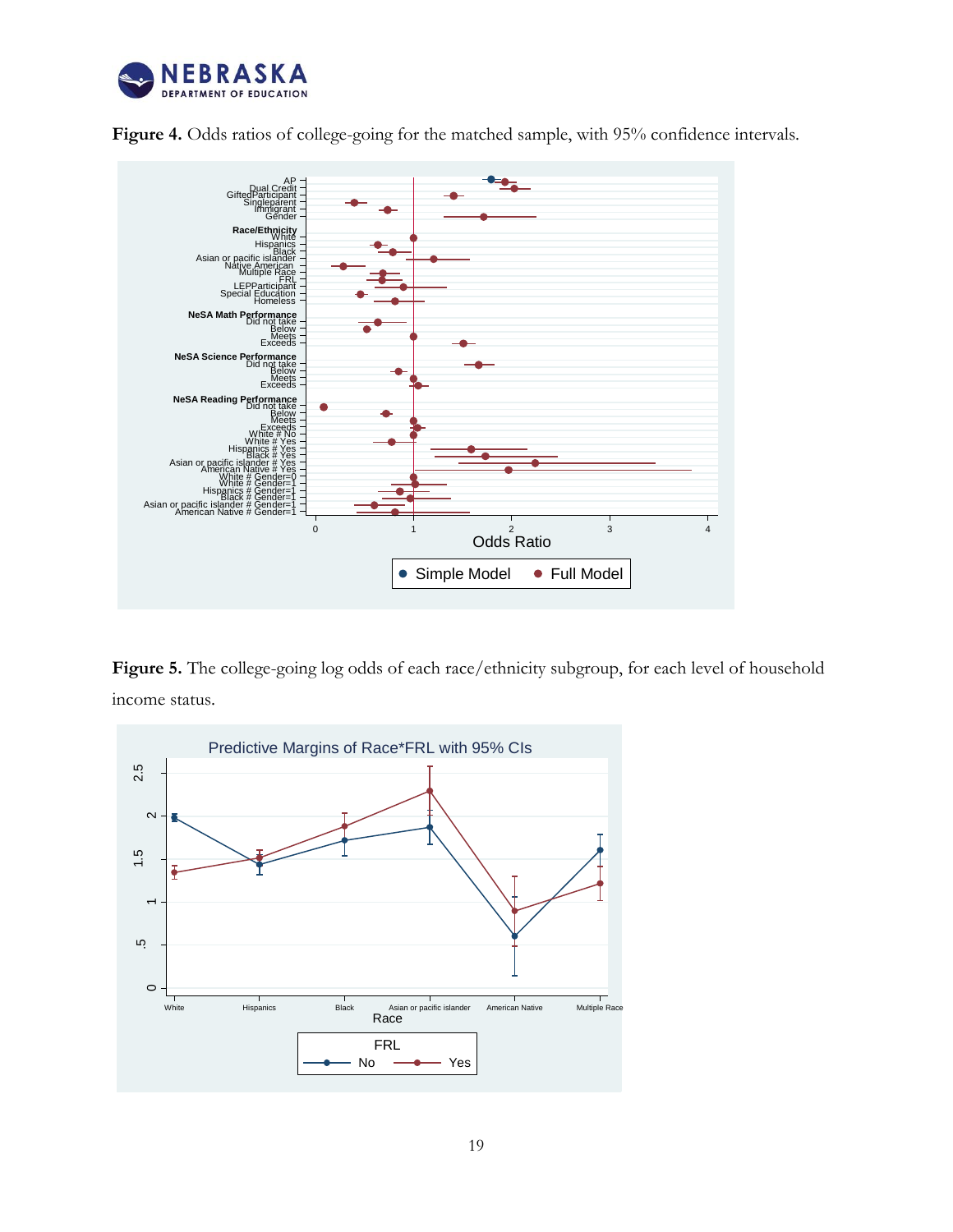



Figure 6. The college-going log odds of each race/ethnicity subgroup, for each gender.

### <span id="page-20-0"></span>*Data for the AP Project*

| Data from NSSRS             | Data from NSC            |  |
|-----------------------------|--------------------------|--|
| NDE student ID              | College Code/branch      |  |
| Cohort Year                 | College Name             |  |
| High School Graduation Date | College State            |  |
| <b>Student Name</b>         | College Graduation Date  |  |
| <b>Birth Date</b>           | 2 or 4 Year              |  |
| Gender                      | Public/Private           |  |
| Race; Ethnicity             | <b>Enrollment Status</b> |  |
| Student as a single parent  | Graduated                |  |
| Immigrant indicator         | Degree Title             |  |
| Gifted                      | Record Found             |  |
| <b>FRL</b>                  | Search Date              |  |
| LEP Participation Status    | Enrollment Begin         |  |
| Special Education Status    | Enrollment End           |  |
| Homeless Status             | <b>Graduation Date</b>   |  |